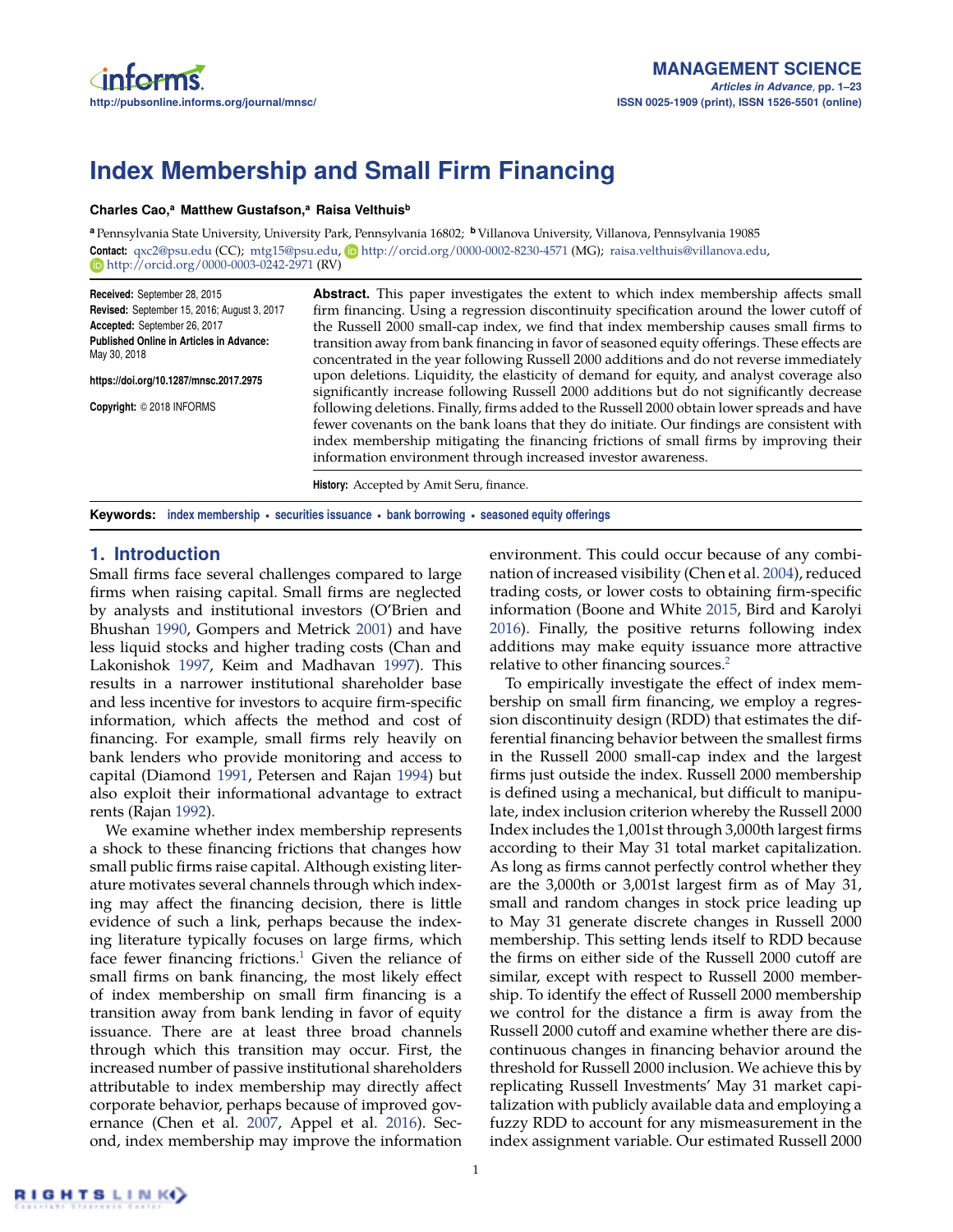membership is a highly significant predictor of actual membership (with a *t*-statistic of over 35). We next verify the local continuity assumption of RDD by showing that the firms ending up on either side of the Russell 2000 cutoff are similar prior to index assignment.

Following Russell reconstitution, significant differences emerge in how firms on either side of the Russell 2000 cutoff obtain financing. RDD estimates suggest that Russell 2000 membership results in firms issuing twice as many seasoned equity offerings (SEOs) and initiating 35% fewer bank loans compared to firms just outside the index. As a result, Russell 2000 firms raise significantly more capital via SEOs and significantly less bank loan proceeds. We find little evidence that Russell 2000 membership affects the use of other financing sources, such as convertible bonds, private investments in public equity (PIPEs), or nonbank debt offerings.

To understand why index membership affects small firm financing, we investigate whether the change in financing behavior is symmetric following index additions and deletions and whether it is accompanied by changes in the information environment, institutional ownership, or stock returns. We find that Russell 2000 membership impacts the financing decision following additions, but not following deletions. Compared to firms staying outside the index, firms added to the Russell 2000 initiate 75% fewer bank loans and conduct almost five times as many SEOs. In contrast, we find no significant difference in the financing behavior of firms deleted from the Russell 2000 compared to those remaining in the index.

Chen et al. (2004) argue that index additions generate consequences that do not immediately reverse upon deletion because index membership increases firm visibility, which persists for some time after deletion. If a postaddition increase in visibility contributes to the observed change in financing behavior, then it is likely to do so via an improved information environment. For example, Grullon et al. (2004) and Chemmanur and Yan (2009) find that visibility increases liquidity and improves the information environment, resulting in a lower cost of raising equity. To explore this possibility, we investigate how the information environment changes following Russell 2000 additions and deletions. We find that being added to the Russell 2000 Index results in more analyst coverage, stock liquidity, and elasticity of demand for equity, while being deleted does not significantly affect these outcomes. This is consistent with an improved information environment, because of increased visibility, being one reason why Russell 2000 Index membership affects how small firms raise capital.

We also conduct several analyses to determine whether an increased number of institutional shareholders or the positive stock returns following index additions are likely contributors to the postaddition change in financing behavior. We find a symmetric effect of Russell 2000 membership on institutional ownership around index additions and deletions. This does not align with the asymmetric change in financing behavior that we observe following Russell 2000 additions. However, it remains possible that institutional shareholders cause changes in governance that persist after the institutions disinvest and affect the firm's financing behavior. We find little evidence that positive stock returns drive either the increased SEO activity or the reduction in bank borrowing. Specifically, firms added to the Russell 2000 Index experience abnormal returns, but these returns reverse by the end of August and excluding the months of July and August have little effect on our findings.

Finally, we descriptively investigate how Russell 2000 membership relates to financing terms. Using a sample that is restricted to firm years with a financing event, RDD estimates suggest that firms initiating bank loans after being added to the Russell 2000 take out smaller loans and experience a 20% to 30% reduction in both spreads over London Inter-bank Offered Rate (LIBOR) and covenant use. We find no evidence that SEO costs, such as underwriter fees, SEO underpricing, or the price drop surrounding SEO announcements, are smaller for Russell 2000 members. This null result could be due to a lack of power or the fact that other SEO characteristics differ for firms in the Russell 2000. For instance, we find that Russell 2000 members conduct larger SEOs. Importantly, this evidence on the relation between Russell 2000 membership and financing terms should be interpreted descriptively, since the sample is conditional on firms obtaining a given type of financing and we have already shown that the type of financing firms seek depends on index membership.

Our findings provide new evidence on how information and market frictions shape small firm financing. Santos and Winton (2008), Hale and Santos (2009), and Schenone (2010) find that bank loan spreads decline when a firm's information environment improves because of events such as initial debt or equity offerings. We introduce index inclusion as an event that affects both the cost of bank capital and how firms raise capital. This extends the idea in Houston and James (1996) and Faulkender and Petersen (2006) that market frictions, such as lending relationships or the presence of credit ratings, determine how firms develop their capital structure.

The percentage of shares owned by passive institutions has risen fourfold over the past two decades (Appel et al. 2016), making the consequences to index membership important to understand. Several recent studies provide evidence on how index membership and passive institutional investors affect large firms' corporate policies, such as governance (Appel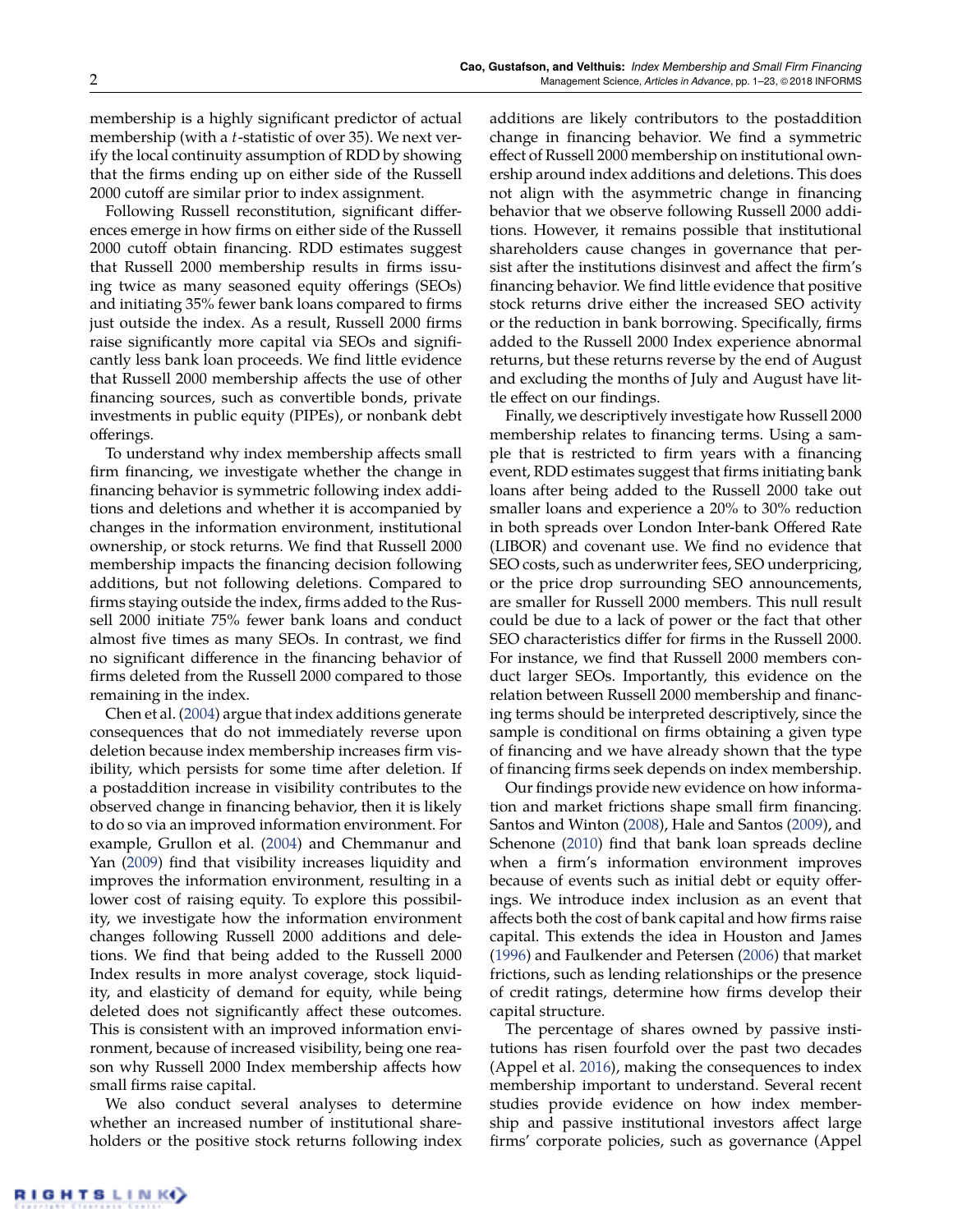et al. 2016, Schmidt and Fahlenbrach 2017), disclosure (Boone and White 2015, Bird and Karolyi 2016), and payout (Crane et al. 2016). Even though this recent literature that links passive index investors to corporate policies focuses on large public firms, the trend toward passive index investing does not. For instance, as of 2016, Blackrock's Ishares exchange traded funds tracking the Russell 2000 Index owned over \$40 billion in equity, which is approximately equal to the total amount of passive investments tracking the Russell 2000 in 2003. Thus, in addition to introducing index membership as an important determinant of how small public firms raise capital, our findings highlight the need for more research on the consequences of index

## **2. Motivation**

Two strands of literature motivate our investigation into the effect of index membership on small firm financing. The first establishes that small firms face significant frictions when raising capital, while the second introduces several channels through which index membership may mitigate these frictions.

#### **2.1. Small Firm Financing Frictions**

membership to small public firms.

Small firms are characterized by financing frictions, which affect how and at what cost they raise capital. Two contributors to these frictions are low institutional demand for equity and a poor information environment. Gompers and Metrick (2001) show that small firms have narrower institutional shareholder bases, and O'Brien and Bhushan (1990), Keim and Madhavan (1997), and Chan and Lakonishok (1997) provide evidence that the costs to trading and acquiring firmspecific information are higher for small firms.

Consistent with these financing frictions affecting how small firms raise capital, Gomes and Phillips (2012) find that small public firms are more reliant on bank financing. Rajan (1992) shows that an important cost to this reliance is that banks can use the firm-specific information they gather via monitoring to extract rents from the borrower. Several subsequent studies provide empirical evidence consistent with this "bank hold-up" problem being an economically meaningful financing friction.<sup>3</sup>

#### **2.2. Index Membership and Small Firm Financing**

Given the role that financing frictions play in determining how small firms raise capital, any shock to financing frictions has the potential to change the way that small firms obtain financing. The literature investigating the consequences of index membership suggests several reasons why index membership may represent such a shock. Yet, to our knowledge no link between index membership and financing behavior has been established. For example, Chen et al. (2004) find that S&P 500 membership has no effect on equity issuance behavior. This lack of evidence may be because of the fact that the existing literature focuses primarily on large firms or employs samples from earlier time periods, when passive index investing was less common.

We posit three nonmutually exclusive channels through which index membership may affect small firm financing: direct effects of passive institutional shareholders, enhanced visibility and improved information environment, and stock returns surrounding changes in index membership.

**2.2.1. Direct Effects of Passive Institutional Shareholders.** The most direct channel through which index membership may affect the financing decision is by increasing the number of institutional shareholders. Beginning with Pruitt and Wei (1989), there is ample evidence that index inclusion increases institutional ownership. Although most of this increase is in the form of passive institutional investors, there is evidence that this change in ownership structure can meaningfully affect corporate behavior. Chen et al. (2007) and Appel et al. (2016) provide evidence that long-term passive institutional shareholders actively monitor firm performance and that this monitoring leads to more profitable acquisitions and improves performance.<sup>4</sup>

Increased institutional shareholders may also affect financing by reducing a firm's demand for debt or increasing its demand for equity. Debt serves as a commitment device to mitigate agency problems between managers and shareholders (Jensen 1986, Zwiebel 1996). To the extent that institutional monitoring substitutes for this commitment, index membership may reduce a firm's demand for debt. Increased passive institutional shareholders may also increase a firm's demand for equity, since these investors often track the Russell 2000 and therefore must purchase a portion of the offering to avoid tracking error. This is consistent with the idea in Alti and Sulaeman (2012) that new institutional shareholders result in increased equity issuance.

**2.2.2. Increased Visibility and an Improved Information Environment.** A second way that index membership may affect financing frictions is by improving the information environment. This improvement may occur via increased visibility, reduced trading costs, or reduced information acquisition costs. Chen et al. (2004) provide evidence that index inclusion increases visibility. Specifically, they find positive returns following S&P 500 additions, but no negative returns following deletion and conclude that visibility (i.e., investor awareness), which increases following additions, but does not easily diminish following deletions, likely explains this asymmetry.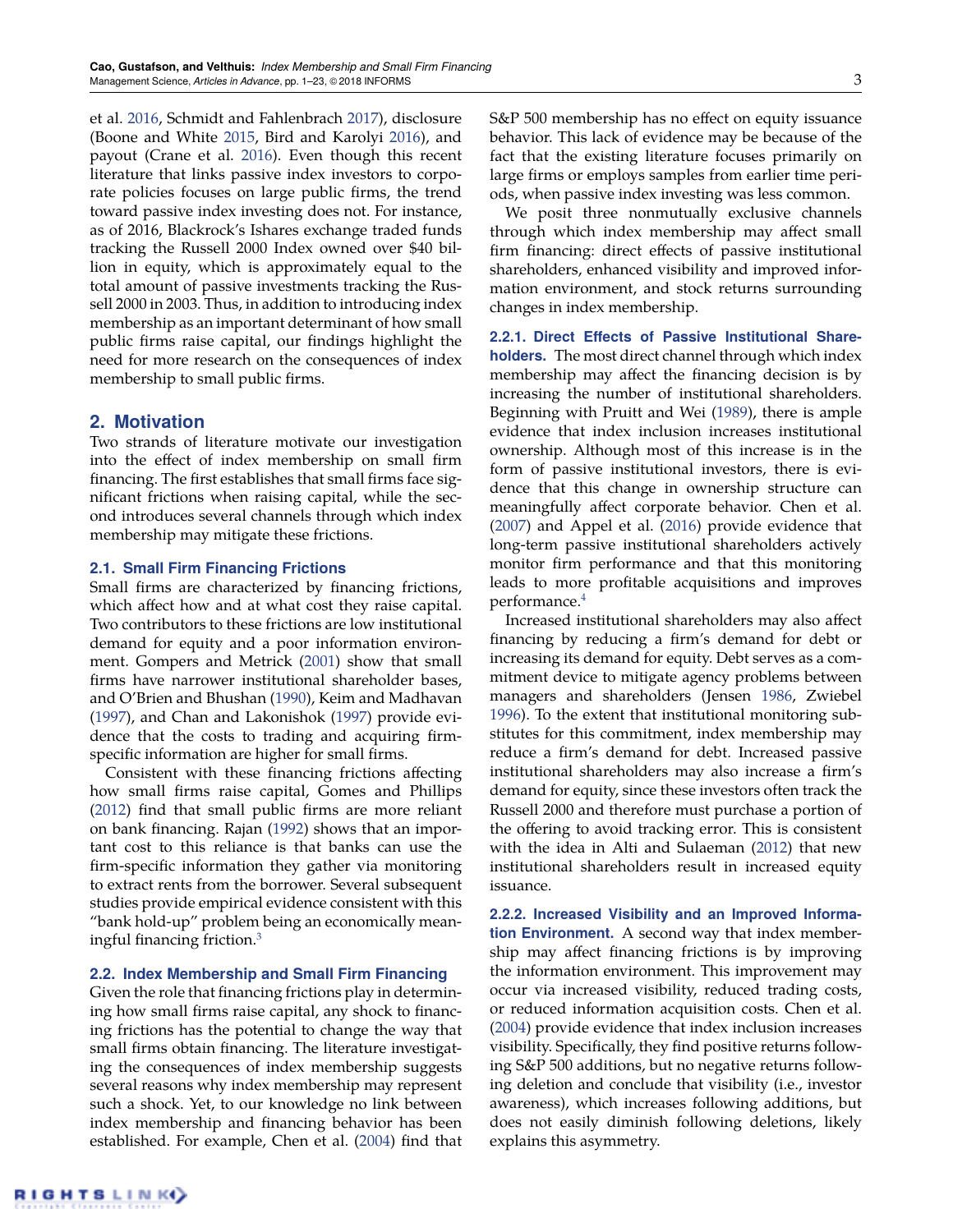There are several ways in which index membership may increase visibility. First, significant media attention is paid to Russell reconstitutions, which are posted on Russell's website and picked up by news outlets.<sup>5</sup> Outlets such as the *Wall Street Journal* also frequently discuss Russell reconstitution day and the firms being added or deleted from the index.<sup>6</sup> Second, even if institutional shareholders do not directly affect corporate policy, any increase in institutional breadth brought on by an index addition is likely to increase the number of investors that are aware of and informed about the firm. Finally, Boone and White (2015) and Bird and Karolyi (2016) find that the institutional ownership increase surrounding index inclusion results in more analyst coverage.

Perhaps in part because of increased visibility, index membership may improve the information environment. Beneish and Whaley (1996), Hedge and McDermott (2003), and Boone and White (2015) provide evidence that index membership increases liquidity and/or share turnover. In addition, the evidence in D'Avolio (2002) and Prado et al. (2016) suggests that if index inclusion increases the number of institutional shareholders it will also reduce the costs to short selling. These changes, which reduce trading costs and increase investors' ability to act on negative information, increase investors' incentive to acquire firm-specific information.

**2.2.3. Stock Returns Surrounding Changes in Index Membership.** Finally, the favorable returns following index additions and negative returns following deletions may affect small firm financing. Beginning with Shleifer (1986) and Harris and Gurel (1986), the most established empirical result in the indexing literature is that stock prices increase following inclusion in a major stock market index. Biktimirov et al. (2004) and Chang et al. (2015) show that this evidence extends to small firms. To the extent that being added to an index results in elevated price levels for small firms, equity will be cheap relative to other forms of financing. This may cause indexed small firms to be less reliant on debt financing compared to unindexed small firms.

## **3. Empirical Methods**

Most evidence on the consequences of index membership stems from event studies surrounding index additions and deletions. One limitation to these studies is the assumption that the stocks added are otherwise identical to a nonadded matched sample or that firms joining the index are not themselves changing for other reasons. Chang et al. (2015) point out that this assumption is unlikely to hold because focusing on additions (or deletions) biases the sample toward growing (or shrinking) firms.<sup>7</sup>

### **3.1. Russell Indices and RDD Identification**

Recent literature, beginning with Chang et al. (2015), exploits the mechanical, but difficult to manipulate, manner in which Russell Investments annually recreates its indices to better identify the consequences of index membership. At the end of May, Russell ranks all U.S. common stocks by total market capitalization.<sup>8</sup> The Russell 2000 Index contains stocks ranked 1,001 through 3,000, and the Russell Micro Index contains stocks ranked 2,001 through 4,000 (or all eligible stocks if there are less than 4,000).

This reconstitution process creates a discontinuity in Russell 2000 membership for stocks ranked near 3,000. Moreover, random changes in stock price around May 31 affect index assignment. For example, the difference in market capitalization between the 25th largest firm outside the Russell 2000 and the 25th smallest firm in the index is approximately \$10 million or 7% of market capitalization. Given that the weekly standard deviation of stock returns for firms around the threshold is 9.3%, it is unlikely that firms are able to control which side of the Russell 2000 threshold they end up on. This quasirandom index assignment means that firm characteristics are likely to be locally continuous across the 3,000 threshold prior to reconstitution. This setting lends itself to RDD as a means of identifying the effect of index membership on the financing behavior of small public firms.

RDD identifies the effect of Russell 2000 membership by comparing outcomes for the smallest firms included in the Russell 2000 (i.e., the 3,000th largest firm) with those of the largest firms not included in the index (i.e., the 3,001st largest firm), after controlling for the small differences in size for the firms on either side of the Russell 2000 cutoff. Equation (1) demonstrates this in the case of a sharp RDD:

$$
Y_{it} = \beta_0 + R2000_{it} (\beta_1 + \beta_2 (RANK_{it} - 3,000)) + \beta_3 (RANK_{it} - 3,000) + \varepsilon_{it},
$$
 (1)

where  $Y_{it}$  represents outcomes, such as the financing behavior for firm *i* at time *t*, *R*2000*it* equals 1 if Russell indicates that firm *i* is included in the Russell 2000 as of the end of June of year *t* and 0 otherwise, and *RANKit* is the size rank of firm *i* at time *t*. The coefficient  $\beta_1$ estimates how an outcome differs for a firm at the Russell 2000 cutoff depending on whether or not they are in the index. $9$ 

#### **3.2. Implementing Fuzzy RDD**

We employ a fuzzy RDD to account for the fact that we do not have Russell's May market capitalization rankings—Russell Investment only provides us with their annual constituent list. Fuzzy RDD directly deals with this measurement error. According to Roberts and Whited (2013, p. 536), one can think of "fuzzy RDD as akin to misassignment relative to the cutoff value in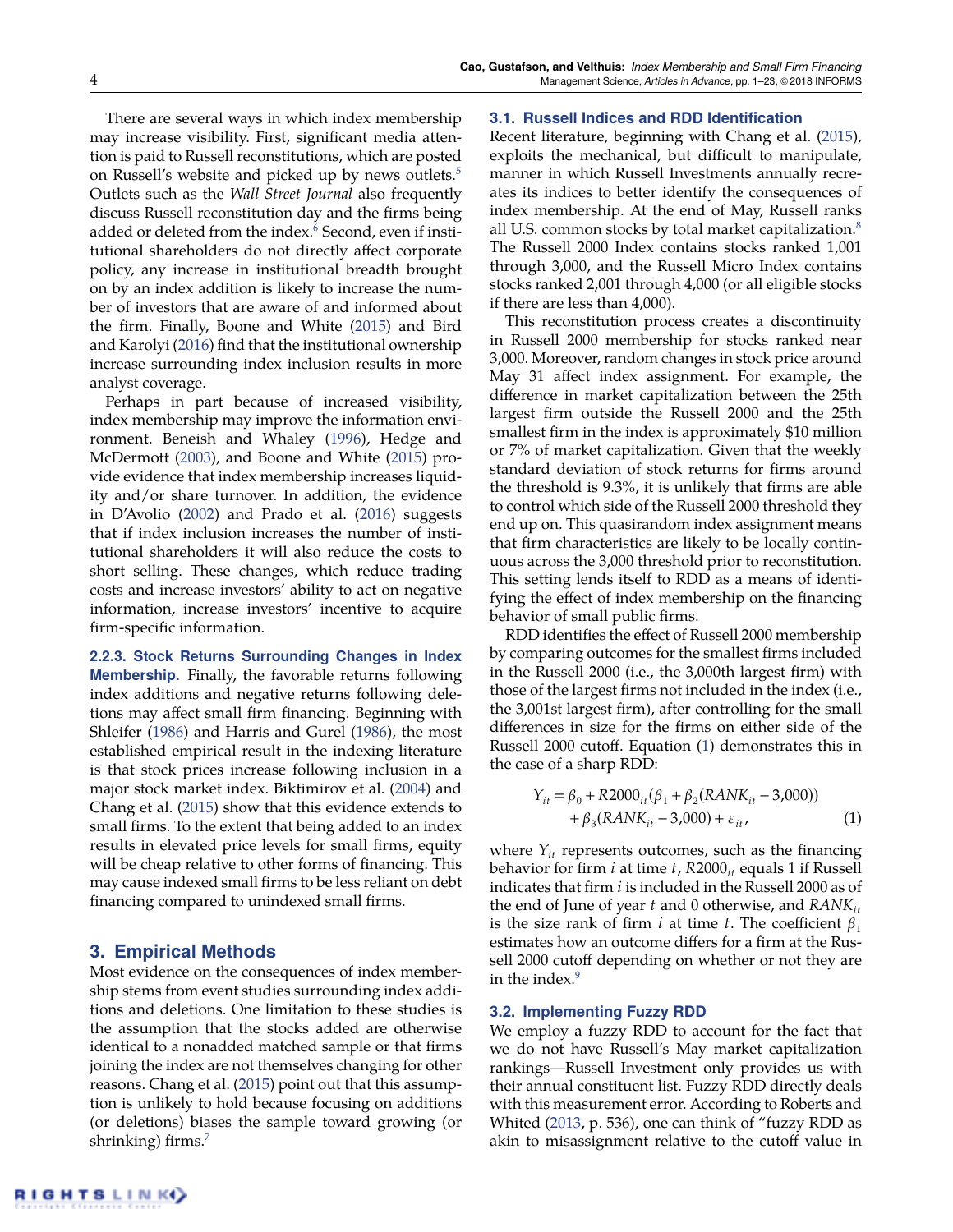sharp RDD. This misassignment could be due to the use of additional variables in the assignment that are unobservable to the econometrician." In our case, this misassignment comes from our approximation of Russell's market capitalization measure.

Fuzzy RDD is a two-stage procedure. As suggested by Roberts and Whited (2013), we estimate the system of equations using two-stage least squares. In our case, we have two endogenous second-stage variables— Russell 2000 membership and its interaction with the distance a firm is away from the Russell 2000 cutoff. Formally, the second-stage equation is written as

$$
Y_{it} = \beta_0 + \beta_1 \overline{R2000_{it}} + \beta_2 R2000_{it} \overline{(RANK_{it} - C_t)}
$$
  
+ 
$$
\beta_3 (RANK_{it} - C_t) + \varepsilon_{it}
$$
 (2)

where  $Y_{it}$  represents outcomes such as the financing behavior for firm  $i$  at time  $t$ ,  $R2000<sub>it</sub>$  equals the predicted probability that a firm is in the Russell 2000 (from the first-stage regression), *RANKit* is the rank of firm  $i$  at time  $t$ , and  $C<sub>t</sub>$  is the rank of the smallest firm in the Russell 2000 Index at time *t*.

Our two instruments are a *Treated* indicator equaling 1 for firms that should be in the Russell 2000 according to our market capitalization approximation and 0 otherwise as well as the interaction between *Treated* and the distance a firm is away from the Russell 2000 cutoff. We construct our instrument, *Treated*, with the following seven step procedure:

1. Acquire Russell Investments' annual constituent list for the Russell Micro and Russell 2000 indices from the inception of the Russell Micro Index in 2000 through 2012.

2. Compute May 31 market capitalization using the Center for Research in Securities Prices (CRSP) and Compustat for Russell Micro firms.<sup>10</sup>

3. Rank firms in the Micro index according to our estimated May 31 market capitalization.

4. Obtain the lower Russell 2000 market capitalization cutoff from Russell's website.<sup>11</sup>

5. Define an annual cutoff rank by inserting the cutoff (step 4) into the Micro rankings (step 3).

6. Assign annual size ranks relative to the annual cutoff rank (i.e., Rank − Annual Cutoff Rank). For example, −10 reflects our estimated 10th smallest firm in the Russell 2000 each year.

7. Define a treated firm as a firm with a size rank less than the annual cutoff rank.

We have two first-stage regressions, corresponding to the two endogenous variables and two instruments. The main first stage regresses actual Russell 2000 membership on the treated firm indicator along with controls for a firm's distance from our estimated annual size cutoff for Russell 2000 membership. A second first-stage regression obtains the fitted value of the endogenous interaction term,  $R2000_{it}(RANK_{it} - C_t)$ .

Equations (3) and (4) formally illustrate these two first stages:

$$
R2000_{it} = \alpha_0 + TREATED_{it}(\alpha_1 + \alpha_2(RANK_{it} - C_t))
$$
  
+  $\alpha_3(RANK_{it} - C_t) + \eta_{it}$ , (3)

$$
R2000_{it}(RANK_{it} - C_t)
$$
  
=  $\alpha_{10} + TREATED_{it}(\alpha_{11} + \alpha_{12}(RANK_{it} - C_t))$   
+  $\alpha_{13}(RANK_{it} - C_t) + \varphi_{it}$ , (4)

where *TREATED* $_{it}$  is an indicator that is equal to 1 when firm *i*'s Russell Micro rank is smaller than the annual cutoff rank in year *t*, and *R*2000*it*, *RANKit*, and  $C_t$  are defined the same as in Equation (2).

A notable feature of this design is that the coefficient on the term  $(RANK_{it} - C_t)$  takes on different values for treated and untreated firms. Although we find similar results excluding this interaction term, a benefit to including the interaction is that the coefficient estimates on either side of the threshold do not depend on data from firms on the other side of the threshold (Lee and Lemieux 2010). This implementation of RDD is akin to running separate regressions on each side of the threshold to predict an outcome for the threshold firm, with  $\beta_1$  measuring the difference between these two predicted outcomes and representing the effect of crossing over the threshold.

#### **3.3. Sample and Descriptive Statistics**

An important consideration is how many firms on either side of the Russell 2000 cutoff to include in the sample, referred to as the bandwidth. Including observations too far from the threshold can induce bias, but not including enough observations reduces power. In specification 1 of all tables we use a bandwidth of 200 firms on either side of the cutoff. Our sample runs from 2000 to 2012 and we exclude financial (SIC 6000–6999) and regulated utility (SIC 4900–4999) firms from the analysis.<sup>12</sup> This leaves us with 3,686 firmyear observations in our sample for this benchmark analysis. We also replicate our tests using the optimal bandwidth procedure described in Imbens and Kalvanaraman (2012).<sup>13</sup> Typically, the optimal bandwidths are larger than 200 ranks on either side of the cutoff. Finally, we employ a triangular kernel (as Calonico et al. 2014 indicate is common), which places more weight on observations near the cutoff. Unreported results are similar using a uniform kernel.

To provide context for our subsequent analyses, Table 1 presents descriptive statistics for a pooled sample of firm years within 50 ranks of the annual Russell cutoff rank. The market capitalization of the typical firm near the Russell 2000 cutoff is approximately \$150 million, with the annual Russell cutoff ranging from \$78 million to \$262 million over our sample period. The average sample firm has about 15%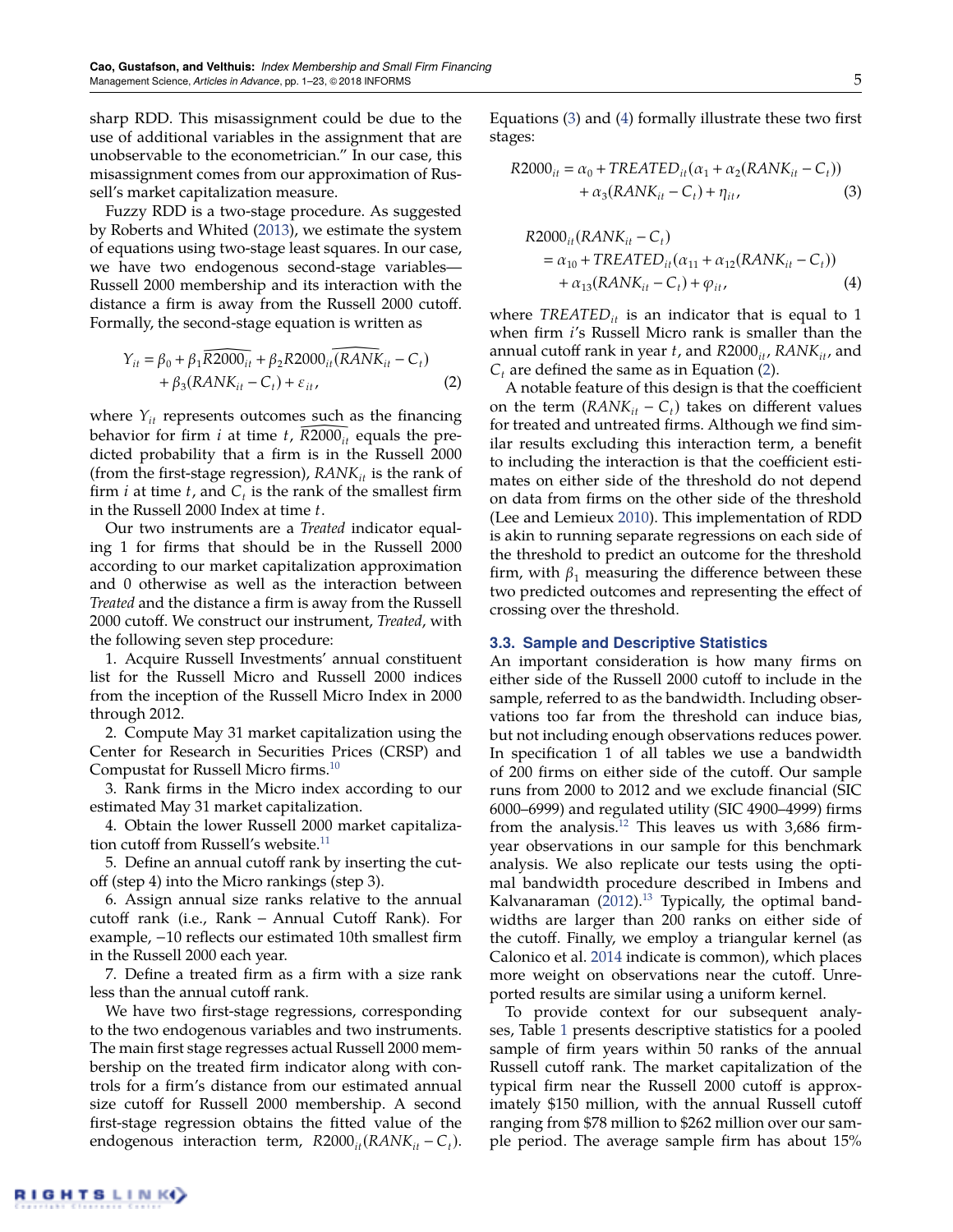#### **Table 1.** Descriptive Statistics

|                                           | Units         | Mean  | Median  | Std. dev. |
|-------------------------------------------|---------------|-------|---------|-----------|
| Prereconstitution firm characteristics    |               |       |         |           |
| Market Cap                                | \$Mln         | 153.7 | 147.4   | 48.2      |
| <b>Total Assets</b>                       | \$Mln         | 243.5 | 144.5   | 371.2     |
| Market to Book Equity                     | $\frac{0}{0}$ | 322.7 | 181.6   | 449.1     |
| Cash/Total Assets                         | $\frac{0}{0}$ | 8.4   | 0.0     | 17.6      |
| Capital Expenditures/Total Assets         | $\frac{0}{0}$ | 5.4   | 2.9     | 7.6       |
| Leverage                                  | $\frac{0}{0}$ | 14.8  | 3.8     | 20.2      |
| Credit Rating Indicator                   | Indicator     | 0.10  | 0.0     | 0.30      |
| Annual Standard Deviation of Returns      | $\frac{0}{0}$ | 67.2  | 58.4    | 34.8      |
| Annual Abnormal Returns                   | $\frac{0}{0}$ | 7.4   | $-19.1$ | 116.2     |
| Prereconstitution market quality measures |               |       |         |           |
| Bid-Ask Spread                            | $\frac{0}{0}$ | 1.26  | 0.83    | 1.35      |
| Log Inelasticity                          |               | 2.60  | 2.38    | 1.28      |
| Information acquisition costs             |               |       |         |           |
| Analysts                                  | Count         | 4.30  | 4.00    | 3.20      |
| Forecasts                                 | Count         | 27.3  | 20.0    | 25.7      |
| Prereconstitution ownership variables     |               |       |         |           |
| Number of Institutional Owners            | Count         | 43.1  | 41.0    | 20.7      |
| Percentage Institutional Ownership        | $\frac{0}{0}$ | 42.5  | 41.6    | 23.4      |
| Prereconstitution financing variables     |               |       |         |           |
| <b>Bank Debt Count</b>                    | Count         | 0.21  | 0.00    | 0.58      |
| Bank Debt to Market Cap.                  | $\frac{0}{0}$ | 10.7  | 0.0     | 37.4      |
| Primary Public Equity Count               | Count         | 0.09  | 0.00    | 0.37      |
| Primary Public Equity to Market Cap.      | $\frac{0}{0}$ | 2.0   | 0.0     | 9.1       |
| <b>Traditional PIPE Count</b>             | Count         | 0.04  | 0.00    | 0.24      |
| Traditional PIPE to Market Cap.           | $\frac{0}{0}$ | 0.3   | 0.0     | 1.8       |
| Other Equity/Conv. Debt Count             | Count         | 0.01  | 0.00    | 0.12      |
| Other Equity/Conv. Debt to Market Cap.    | $\frac{0}{0}$ | 0.2   | 0.0     | 2.0       |
| Nonbank Debt Count                        | Count         | 0.01  | 0.00    | 0.17      |
| Nonbank Debt to Market Cap.               | $\frac{0}{0}$ | 0.3   | 0.0     | 4.0       |

*Notes.* This table contains descriptive statistics for the 50 firms we estimate to be on either side of the lower Russell 2000 Index cutoff. The sample consists of (nonfinancial and nonutility) Russell Micro Index constituents between 2000 and 2012. The table reports pooled averages, medians, and standard deviations computed over all firm-year observations. All variables are measured prereconstitution, unless indicated otherwise. Thus, all flow or market-based measures are computed from July through May prior to reconstitution and all stock measures are presented as of the fiscal quarter end during the first calendar quarter in the year of reconstitution. Detailed variable definitions are provided in the appendix. The number of observations is between 870 and 935 depending on the availability of the characteristics information at different times during the year prereconstitution.

book leverage, invests in capital expenditures at an annual rate of 5% of their total assets, and has average bid-ask spreads of approximately 1.3% of their share price. On average, 43 unique institutions hold 42.5% shares. Finally, only 10% of firms have credit ratings, suggesting that sample firms may face financing frictions (Hale and Santos 2009).

The most common financing sources are bank borrowing and public SEOs. Sample firms initiate a new bank loan every 5 years and conduct an SEO every 11 years. Each year, the average firm initiates bank loans with total proceeds of 10.7% of their market capitalization and issues SEOs with total proceeds equal to approximately 2.0% of their market capitalization, although a direct comparison of these proceeds is complicated by the fact that most bank loans are revolving lines of credit, which are not typically fully drawn. Other forms of financing are less common.

Firms do occasionally conduct private investments in public equity or issue convertible bonds, but nonbank debt financing is uncommon.

Finally, unreported statistics indicate that the probability of being in the Russell 2000 in future years is similar for firms just inside and just outside the index in a given year. This highlights the substantial volatility in annual returns. See the appendix for variable definitions.

## **3.4. Fuzzy RDD Assumptions and Interpretation**

**3.4.1. A Discontinuous Jump in Russell 2000 Membership.** The first assumption underlying RDD is that there is a discontinuous jump in the probability of Russell 2000 membership as the size rank crosses the annual cutoff rank (i.e., when the treated indicator becomes 1). Figure 1 visually supports this assumption. Firms on the left half of the figure (with negative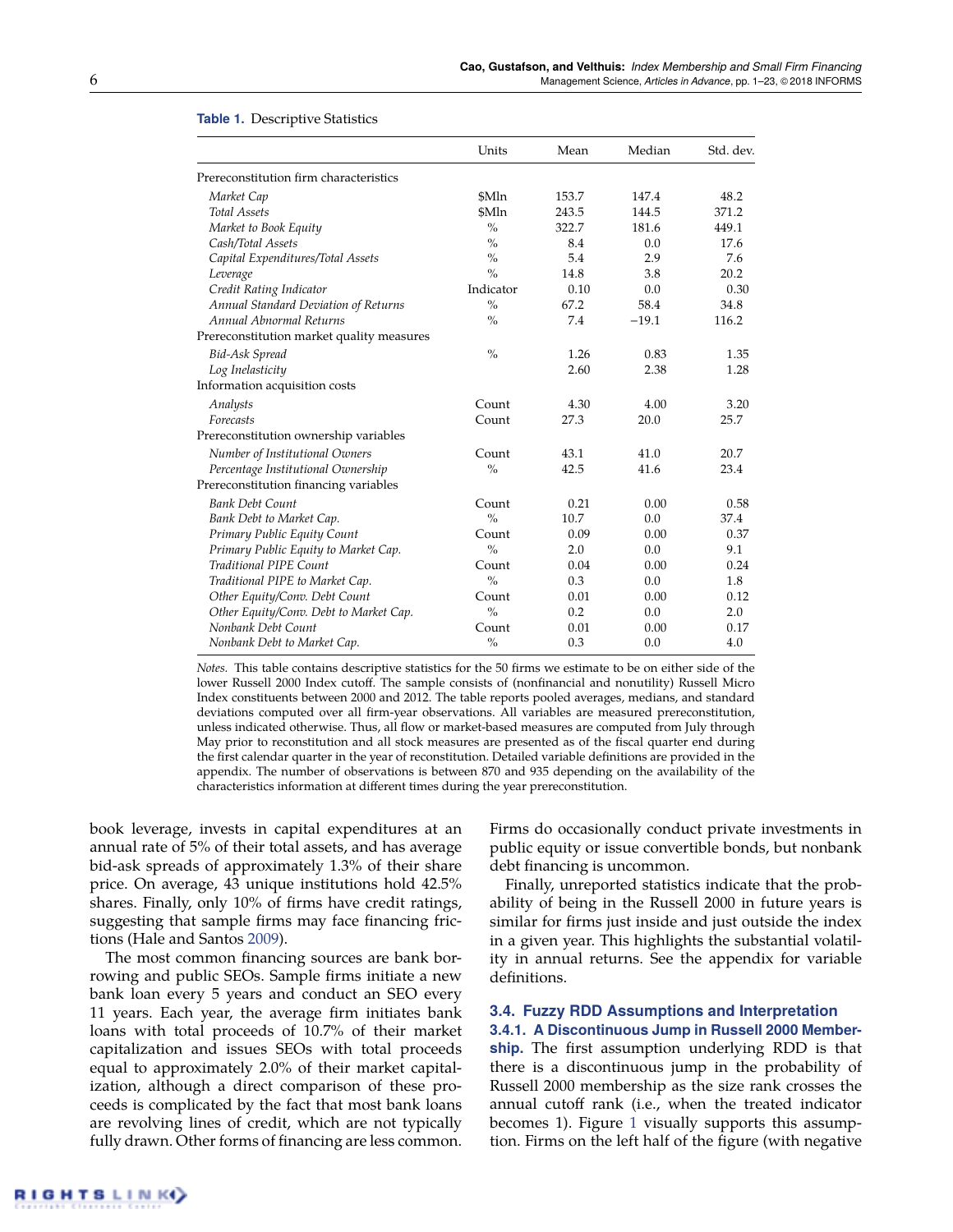Rank − Cutoff Rank) are firms that we expect to be included in the Russell 2000 Index. Each dot represents the percentage of firms that are in the Russell 2000 within a 10 rank bin—approximately 100 firm-year observations total since our sample lasts 13 years, but excludes financial and regulated firms. The fitted lines are estimated based on a bandwidth of 200 on either side of Russell 2000's lower cutoff. The illustration shows that even the firms within 10 ranks of the threshold in a given year are approximately 75 percentage points more likely to be in the Russell 2000 if their rank is less than the cutoff rank.

Table 2 formally tests the significance of this discontinuous jump in the probability of Russell 2000 membership by estimating several specifications similar to Equation (2). Panel A shows that regardless of the polynomial's order or the bandwidth used, the coefficient of  $\alpha_1$  is positively significant at the 1% level. This rejects the null hypothesis that there is no jump





*Notes.* The *x* axis plots size rankings relative to the cutoff rank for inclusion in the Russell 2000 Index, based on our market capitalization ranking. Firms to the right of zero are expected to be the largest firms outside the Russell 2000 and firms to the left of zero are expected to be the smallest firms inside the index. The *y* axis indicates the percentage of firms within a given size bin that are actually included in the Russell 2000 Index. Specifically, each dot represents the average percentage of firms within a given 10 rank size bin that are in the Russell 2000, using our sample from 2000–2012. The dashed lines reflect the predicted probability that a firm of a given size rank is in the Russell 2000. The estimates are based on the main first stage of the fuzzy RDD:

 $R2000_{it} = \alpha_0 + TREATED_{it}(\alpha_1 + \alpha_2 (RANK_{it} - C_t)) + \alpha_3 (RANK_{it} - C_t) + \eta_{it}$ 

where  $R2000<sub>i</sub>$  equals 1 if Russell indicates that firm *i* is included in the Russell 2000 as of the end of June of year *t* and 0 otherwise, *TREATEDit* is an indicator that is equal to 1 when firm *i*'s Russell Micro rank is smaller than the annual cutoff rank in year *t*,  $RANK_{it}$  is the rank of firm  $i$  at time  $t$ , and  $C_t$  is the rank of the smallest firm in the Russell 2000 Index at time *t*. The regression is run using a bandwidth of the 200 firms to the left and the right of the Russell 2000's lower cutoff.

in the probability of Russell 2000 membership at the threshold. The magnitude of  $\alpha_1$  suggests that the probability of Russell 2000 membership jumps by between 91 and 94 percentage points at the threshold where the firm's rank equals the cutoff rank. Specifically, using the optimal bandwidth combined with the linear (third-order) polynomial,  $\alpha_0$  shows that the probability of being in the Russell 2000 at the threshold is 3.5% (4.1%) if *TREATED*<sub>*it*</sub> equals 0 and summing  $\alpha_0$  and  $\alpha_1$ shows that this probability increases to 97.6% (97.4%) if *TREATEDit* equals 1. Panels B and C show that the strength of this instrument is similar surrounding Russell 2000 additions and deletions.

This evidence in Figure 1 and Table 2 is important because a common criticism of fuzzy RDD at the upper Russell 2000 cutoff is that the estimated market capitalization is not a strong enough predictor of index membership, leading to a weak instrument problem. Our use of Russell's stated lower market capitalization cutoff for the Russell 2000 alleviates this problem because it makes it so that the number of estimated index constituents is not fixed. This directly addresses the concern raised in Crane et al. (2016) whereby fuzzy RDD estimates are biased toward zero when the number of index constituents is fixed.

**3.4.2. The Local Continuity Assumption.** A second important assumption in fuzzy RDD is that the sorting variable and other pretreatment outcomes are locally continuous across the threshold. Our size rankings relative to the cutoff are always symmetric and thus mechanically satisfy this requirement. Table 3 presents estimates of Equation (4) for various outcomes in the period prior to index assignment to provide further evidence on the validity of the local continuity assumption. Flow and market quality variables are defined from July–May prior to reconstitution and accounting stock variables are defined at the fiscal quarter end that occurs during the first calendar quarter in the year of reconstitution. Our focus is on the estimate of  $\beta_1$ , which measures the increase in a variable caused by inclusion in the Russell 2000. Given that the outcomes occur prior to index assignment, significant estimates of  $\beta_1$ would cast doubt on the validity of the local continuity assumption. Across 19 firm-level outcomes and three RDD specifications, we find no statistically significant discontinuous differences during the period prior to index assignment between the firms ultimately ending up in the Russell 2000 and those ending up just outside the index. For example, the firms ending up on either side of the threshold are equally likely to have been in the Russell 2000 during the previous year.

**3.4.3. Internal and External Validity.** Under the above assumptions, fuzzy RDD will yield an internally valid estimate of the causal effect of being in the Russell 2000 Index. Lee and Lemieux (2010) argue that, in terms of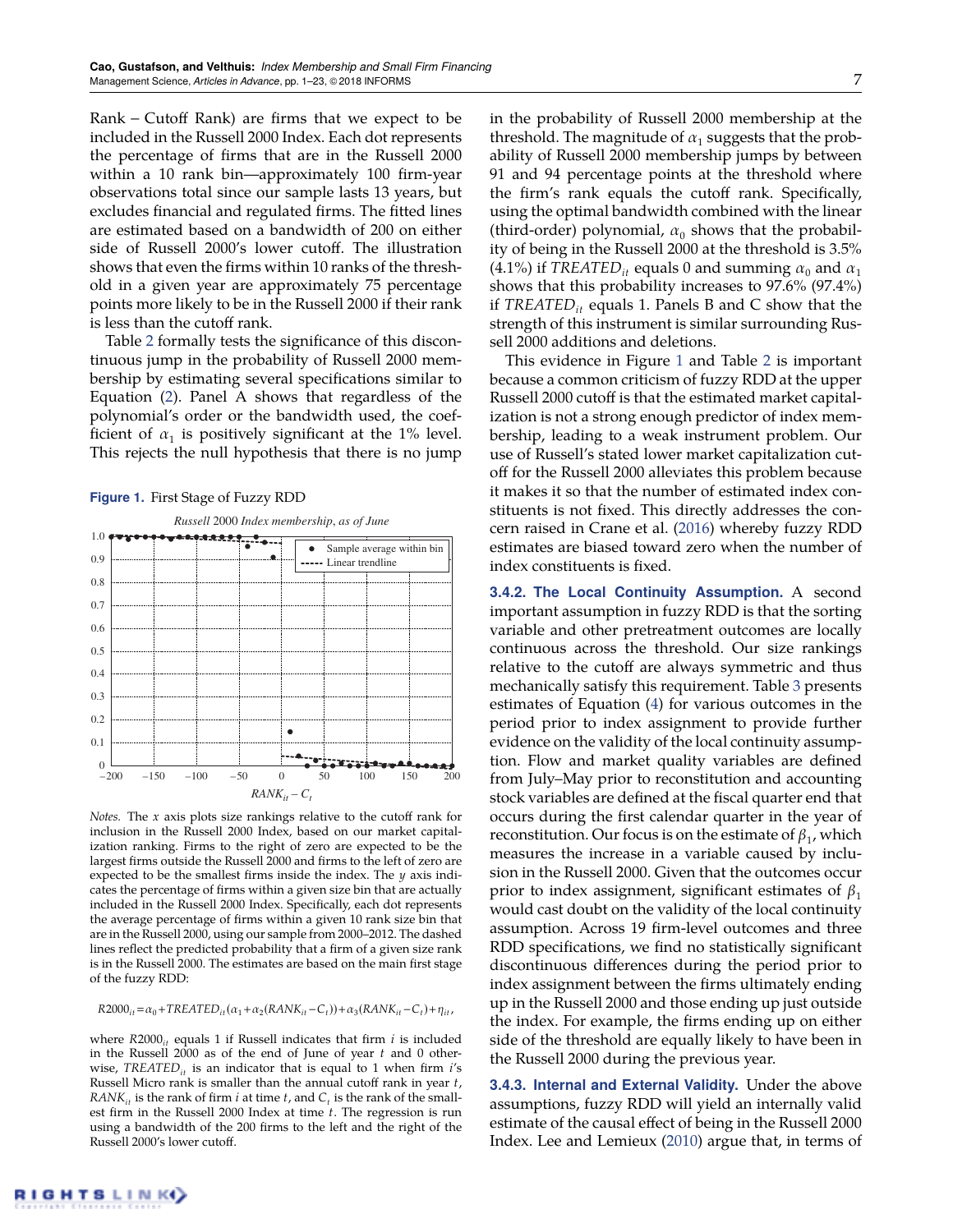|                               |                                             | $BW = 200$ . Order = 1                                                      |                    | $BW = IK$ , Order = 1         |       | $BW = IK$ , $Order = 3$       |  |
|-------------------------------|---------------------------------------------|-----------------------------------------------------------------------------|--------------------|-------------------------------|-------|-------------------------------|--|
| Dependent variable            | Treatment effect $(\alpha_1)$<br>$\alpha_0$ |                                                                             | $\alpha_0$         | Treatment effect $(\alpha_1)$ |       | Treatment effect $(\alpha_1)$ |  |
|                               |                                             |                                                                             | Panel A: All firms |                               |       |                               |  |
| Russell 2000 Index membership | 0.057                                       | $0.906***$<br>(0.016)                                                       | 0.035              | $0.941***$<br>(0.010)         | 0.041 | $0.933***$<br>(0.011)         |  |
|                               |                                             | Panel B: Additions, firms not in the Russell 2000 or Russell 1000 last year |                    |                               |       |                               |  |
| Russell 2000 Index membership | 0.048                                       | $0.899***$<br>(0.023)                                                       | 0.028              | $0.936***$<br>(0.014)         | 0.033 | $0.925***$<br>(0.017)         |  |
|                               |                                             | Panel C: Deletions, firms in the Russell 2000 or Russell 1000 last year     |                    |                               |       |                               |  |
| Russell 2000 Index membership | 0.068                                       | $0.911***$<br>(0.023)                                                       | 0.047              | $0.940***$<br>(0.015)         | 0.057 | $0.929***$<br>(0.018)         |  |

#### **Table 2.** Fuzzy RDD First-Stage Regressions

*Notes.* Panel A shows the regression estimates of the main first stage of the fuzzy RDD, run at the lower Russell 2000 cutoff on a sample consisting of all (nonfinancial and nonutility) Russell Micro Index constituents between 2000 and 2012:

 $R2000_{it} = \alpha_0 + TREATED_{it}(\alpha_1 + \alpha_2 (RANK_{it} - C_t)) + \alpha_3 (RANK_{it} - C_t) + \eta_{it}$ .

Russell 2000 membership at the end of June (postreconstitution) is regressed on each firm's rank position relative to the cutoff rank with separate functional forms on both sides of the cutoff. The results presented employ a triangular kernel using the optimal bandwidth method proposed by Imbens and Kalvanaraman (2012) or a fixed bandwidth of 200 firm ranks per year, and they are estimated using bank loan proceeds as a percentage of market capitalization as the dependent variable in the second-stage regression. The coefficient  $\alpha_1$  equals the estimated discontinuity in the probability of Russell 2000 membership when our treated variable becomes one, which occurs when our estimated market capitalization is greater than the size of the firm at the annual Russell 2000 lower cutoff. The table shows local-linear (order 1) and third-order local-polynomial (order 3) regression discontinuity estimates. Panel A presents the full sample results. In panel B the sample is restricted to (nonfinancial and nonutility) Russell Micro Index constituents that were not in the Russell 2000 or Russell 1000 Index during the previous year (i.e., our additions sample). Thus, we compare Russell 2000 additions to firms remaining just outside the index. Conversely, panel C restricts the sample to (nonfinancial and nonutility) Russell Micro Index constituents that were in the Russell 2000 or Russell 1000 Index during the previous year (i.e., our deletions sample). Standard errors are shown in parentheses.

∗ , ∗∗, and ∗∗∗ indicate significance at the 10%, 5%, and 1% levels, respectively.

internal validity RDD approximates a random experiment. One limitation to interpreting RDD estimates is the extent to which the inferences are externally valid. Put differently, although there is no reason to expect that the effects we observe will not extend to the average small public firm, it is possible that our estimates of the effect to index membership are unique to firms just around the lower Russell 2000 cutoff.

## **4. Index Membership and Small Firm Financing**

In this section we empirically investigate whether index membership affects the financing behavior of small public firms. To do so, we merge Thomson's DealScan and Securities Data Corporation (SDC) databases along with Sagient Research's Placement-Tracker with CRSP, Compustat, and Russell's Index constituent list.<sup>14</sup> We create two measures of bank borrowing and equity issuance activity. One captures the frequency of each financing event and the other the proceeds raised. Our four primary measures are as follows:

*Bank Debt Count* Total number of bank

loan facilities, (5)

**Bank** *Debt to Market Cap*

\n
$$
= \frac{\text{Proceeds from all bank loans}}{\text{End of May marketcap (pre-Russell reconstruction)}},
$$
\n(6)

*Public Equity Count* Total number of SEOs containing primary shares, (7)

*Public Equity to Market Cap*  $=$ Proceeds from SEOs containing primary shares End of May marketcap (pre-Russell reconstitution).

(8)

We define postreconstitution measures from July, the first month since Russell reconstitution, through the following June. We avoid longer-term issuance measures (including leverage, which Lemmon et al. 2008 show adjusts slowly) because of the difficulty in controlling for future index switchers. The majority of bank loans in our sample are revolving lines of credit, for which we measure proceeds using the maximum credit line size. Given the evidence in table 1 of Sufi (2009) that the average credit line is only 36% drawn, this data limitation reduces the comparability between bank loan and SEO proceeds.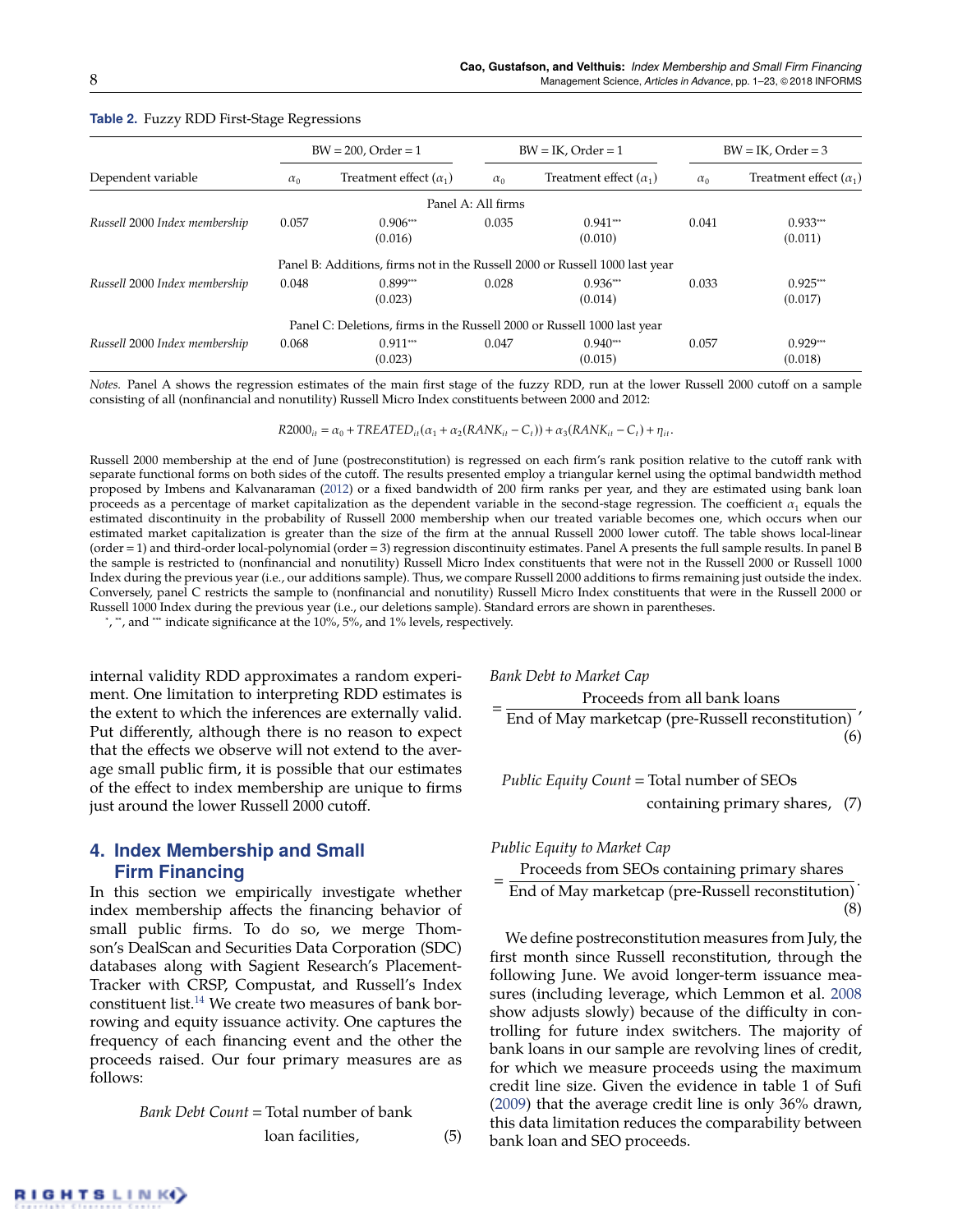|                                      |           | (1)<br>$BW = 200$ , $Order = 1$ |           | (2)<br>$BW = IK$ , $Order = 1$ |           | (3)<br>$BW = IK$ , Order = 3 |
|--------------------------------------|-----------|---------------------------------|-----------|--------------------------------|-----------|------------------------------|
| Dependent variable                   | $\beta_1$ | s.e.                            | $\beta_1$ | s.e.                           | $\beta_1$ | s.e.                         |
| Log Market Cap                       | 0.01      | (0.02)                          | 0.02      | (0.02)                         | 0.01      | (0.03)                       |
| Log Total Assets                     | $-0.09$   | (0.08)                          | $-0.07$   | (0.06)                         | $-0.10$   | (0.08)                       |
| Market to Book Equity                | 19.28     | (34.65)                         | 4.19      | (19.30)                        | $-0.45$   | (34.39)                      |
| Capital Expenditures / Total Assets  | $-0.99$   | (0.97)                          | $-0.67$   | (0.56)                         | $-0.94$   | (0.89)                       |
| Cash / Total Assets                  | 1.30      | (2.29)                          | 0.77      | (1.45)                         | 1.59      | (2.47)                       |
| Leverage                             | 0.22      | (1.64)                          | 0.81      | (0.82)                         | 0.17      | (1.77)                       |
| Bid-Ask Spread                       | $-9.56$   | (10.00)                         | $-8.22$   | (6.12)                         | $-10.33$  | (10.36)                      |
| Inelasticity                         | $-0.15$   | (0.10)                          | $-0.04$   | (0.06)                         | $-0.20$   | (0.13)                       |
| Credit Rating Indicator              | $-0.13$   | (2.48)                          | $-0.98$   | (1.60)                         | $-1.57$   | (2.49)                       |
| Annual Standard Deviation of Returns | 1.40      | (10.90)                         | 3.00      | (6.59)                         | 4.12      | (9.84)                       |
| Number of Institutional Owners       | 0.68      | (1.66)                          | 0.44      | (1.27)                         | $-0.01$   | (1.73)                       |
| Percentage Institutional Ownership   | 0.31      | (1.87)                          | 1.11      | (1.27)                         | 0.41      | (1.90)                       |
| Russell 2000 member, next year       | 5.58      | (4.04)                          | 4.89      | (3.18)                         | 3.20      | (3.36)                       |
| Russell 2000 member, prior year      | 1.59      | (4.08)                          | 2.42      | (3.04)                         | 1.63      | (4.55)                       |
| Log Analysts                         | 0.01      | (0.05)                          | $-0.02$   | (0.03)                         | 0.00      | (0.05)                       |
| Log Forecasts                        | $-0.01$   | (0.08)                          | $-0.03$   | (0.05)                         | $-0.01$   | (0.09)                       |
| Forecast Indicator                   | 1.68      | (4.07)                          | 0.85      | (2.49)                         | 0.18      | (3.52)                       |
| Log Forecast Frequency               | 0.00      | (0.06)                          | 0.01      | (0.03)                         | $-0.01$   | (0.05)                       |

**Table 3.** Regression Discontinuity Estimates of Firm Characteristics Measured Prereconstitution

*Notes.* This table investigates whether there are discontinuities in firm characteristics in the year prior to index assignment. The leftmost column of the table is a list of dependent variables, all of which are measured prereconstitution, unless indicated otherwise. Thus, all flow or market-based measures are computed from July through May prior to reconstitution and all level measures are presented as of the fiscal quarter end during the first calendar quarter in the year of reconstitution. Detailed variable definitions are provided in the appendix. Subsequent columns present  $\beta_1$  estimates and standard errors from the second stage of our fuzzy RDD procedure:

 $Y_{it} = \beta_0 + \beta_1 \overline{R2000_{it}} + \beta_2 R2000_{it} \overline{(RANK_{it} - C_t)} + \beta_3 (RANK_{it} - C_t) + \varepsilon_{it}$ .

The sample contains (nonfinancial and nonutility) Russell Micro Index constituents between 2000 and 2012. Specification 1 uses a fixed bandwidth of 200 firm ranks per year, while specifications 2 and 3 use optimal bandwidths computed as proposed by Imbens and Kalvanaraman (2012). Specification 3 expands the set of controls in the above equation to include a third-order (instead of linear) polynomial control for a firm's distance from the Russell 2000 lower cutoff.

Table 4 reports results of discontinuity tests of bank borrowing and equity issuance activity in the year following index assignment. For brevity, we focus our discussion on the results in specification 1, which uses a fixed 200 firm bandwidth and a first-order polynomial local-linear regression. The RDD estimates in panel A of Table 4 (rows 1 and 2) indicate that the smallest firms inside the Russell 2000 take out an average of 0.13 fewer bank loans per year. To put this decline in percentage terms, we divide the estimated decline of 0.13 by  $\beta_0$  (i.e., 0.36, the estimated frequency of bank loan initiations for firms just outside the index). Doing so suggests that index membership results in 35% fewer bank loan originations. The effect is similar when looking at bank loan proceeds. Firms just outside the index originate bank loans with proceeds equal to 18% of their market capitalization compared to 10% for a similar firm inside the Russell 2000.

Panel A of Table 4 also shows a corresponding increase in public equity issuance activity for firms inside the Russell 2000 compared to firms just outside the index (see rows 3 and 4). Firms just inside the Russell 2000 are approximately 9 percentage points more likely to conduct SEOs compared to firms outside the index, which amounts to a doubling in the probability of SEO issuance. In specifications 2 and 3 of Table 4, we reestimate Equation (4) using the optimal bandwidth suggested by Imbens and Kalvanaraman (2012), with specification 3 further introducing third-order polynomial controls for a firm's distance from the Russell 2000 cutoff. In either case, the results are very similar to those presented in specification  $1^{15}$  In unreported tests, we find no significant effect of index membership on the likelihood of PIPEs, convertible debt offerings, or public bond offerings. However, these null results may be due to a lack of power as Table 1 indicates that firms in our sample use these alternate financing methods infrequently.

Figure 2 visually confirms the reduction in bank financing and increase in public equity issuance that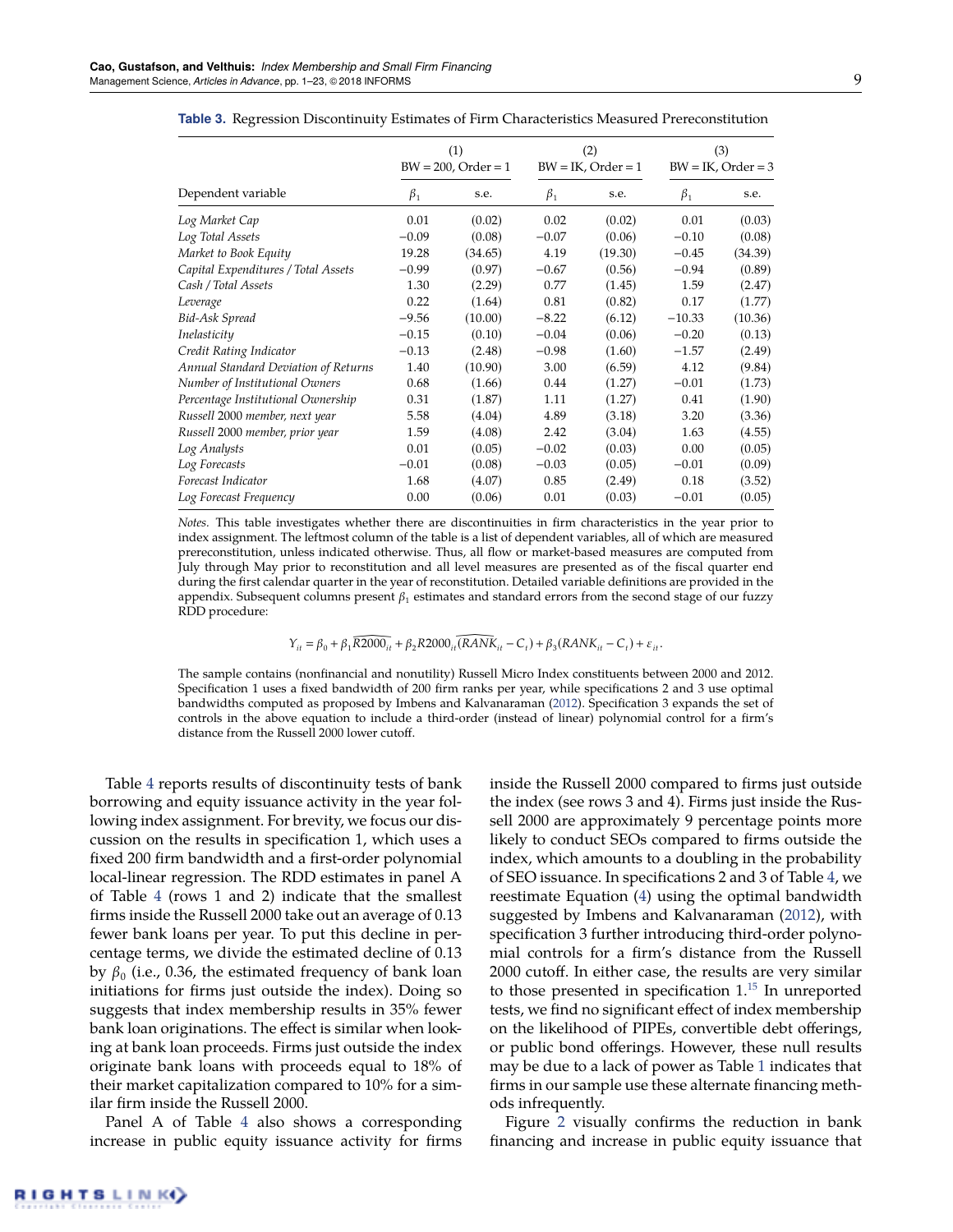|                              |           | (1)<br>$BW = 200$ , $Order = 1$ |                                       | (2)<br>$BW = IK$ , Order = 1                                |            | (3)<br>$BW = IK$ , Order = 3 |
|------------------------------|-----------|---------------------------------|---------------------------------------|-------------------------------------------------------------|------------|------------------------------|
| Dependent variable:          | $\beta_1$ | $\beta_0$                       | $\beta_1$                             | $\beta_0$                                                   | $\beta_1$  | $\beta_0$                    |
|                              |           |                                 |                                       | Panel A: Postreconstitution (July-June), main specification |            |                              |
| <b>Bank Debt Count</b>       | $-0.13**$ | $0.36***$                       | $-0.11***$                            | $0.34***$                                                   | $-0.12**$  | $0.35***$                    |
|                              | (0.06)    | (0.04)                          | (0.04)                                | (0.03)                                                      | (0.06)     | (0.04)                       |
| Bank Debt to Market Cap.     | $-7.69**$ | $17.96***$                      | $-7.43***$                            | $16.71***$                                                  | $-8.04***$ | 16.83***                     |
|                              | (3.50)    | (2.69)                          | (2.52)                                | (1.95)                                                      | (2.89)     | (2.23)                       |
| <b>Public Equity Count</b>   | $0.09**$  | $0.09***$                       | $0.06**$                              | $0.11***$                                                   | $0.10**$   | $0.09***$                    |
|                              | (0.04)    | (0.02)                          | (0.02)                                | (0.01)                                                      | (0.04)     | (0.02)                       |
| Public Equity to Market Cap. | $2.84***$ | $1.34***$                       | $0.96**$                              | $2.46***$                                                   | $3.72***$  | $0.81*$                      |
|                              | (0.83)    | (0.39)                          | (0.48)                                | (0.30)                                                      | (1.06)     | (0.48)                       |
|                              |           |                                 | Panel B: Prereconstitution (July-May) |                                                             |            |                              |
| <b>Bank Debt Count</b>       | $-0.04$   | $0.20***$                       | $-0.06*$                              | $0.23***$                                                   | $-0.05$    | $0.19***$                    |
|                              | (0.04)    | (0.03)                          | (0.03)                                | (0.02)                                                      | (0.05)     | (0.04)                       |
| Bank Debt to Market Cap.     | $-3.11$   | 9.99***                         | $-3.79*$                              | $10.95***$                                                  | $-4.24$    | 9.97***                      |
|                              | (2.73)    | (2.02)                          | (2.06)                                | (1.55)                                                      | (2.95)     | (2.18)                       |
| <b>Public Equity Count</b>   | 0.02      | $0.07***$                       | 0.02                                  | $0.09***$                                                   | 0.03       | $0.08***$                    |
|                              | (0.03)    | (0.02)                          | (0.02)                                | (0.01)                                                      | (0.03)     | (0.02)                       |
| Public Equity to Market Cap. | 0.81      | $1.61***$                       | 0.82                                  | $1.73***$                                                   | 0.90       | $1.60***$                    |
|                              | (0.74)    | (0.45)                          | (0.54)                                | (0.34)                                                      | (0.84)     | (0.52)                       |

**Table 4.** Discontinuity Tests of Bank Borrowing Activity and Equity Issuance

*Notes.* This table investigates bank borrowing or equity issuance in the year following (panel A) and year prior to (panel B) index assignment. The leftmost column of the table is a list of dependent variables, which are measured from July–June following reconstitution in panel A and from July–May prior to reconstitution in panel B. The appendix contains detailed variable definitions. Subsequent columns present  $β_1$  and  $β_0$  estimates from the second-stage fuzzy RDD procedure:

 $Y_{it} = \beta_0 + \beta_1 \overline{R2000_{it}} + \beta_2 R2000_{it} \overline{(RANK_{it} - C_t)} + \beta_3 (RANK_{it} - C_t) + \varepsilon_{it}$ .

The sample contains Russell Micro Index constituents between 2000 and 2012. Specification 1 uses a fixed bandwidth of 200 firm ranks per year, while specifications 2 and 3 use optimal bandwidths as in Imbens and Kalvanaraman (2012). Specification 3 includes a third-order polynomial control for a firm's distance from the Russell 2000 lower cutoff. In panel A, the number of observations in specification 1 is 3,686, and the center of mass of the triangular kernel is at rank 59. The number of observations in specification 2 ranges between 6,268 and 10,058, and the center of mass of the triangular kernel ranges between 99 and 160. The number of observations in specification 3 ranges between 9,260 and 17,182, and the center of mass of the triangular kernel ranges between 147 and 289. In panel B, the number of observations in specification 1 is 3,469, and the center of mass of the triangular kernel is at rank 59. The number of observations in specification 2 ranges between 5,821 and 7,238, and the center of mass of the triangular kernel ranges between 100 and 121. The number of observations in specification 3 ranges between 9,945 and 12,644, and the center of mass of the triangular kernel ranges between 172 and 220. The standard error estimates for  $\beta_1$  are presented below the coefficient.

∗ , ∗∗, and ∗∗∗ indicate significance at the 10%, 5%, or 1% levels, respectively.

accompanies Russell 2000 membership. Each dot indicates a 10 rank average across the 13 years of our sample, and thus represents approximately 100 firm years after the exclusion of financial and regulated firms. In panel A, all five of the dots just inside the Russell 2000 raise between 9% and 13% of their market capitalization in bank loan proceeds each year. In contrast, four of the five groups just outside the index raise between 18% and 20% of their market capitalization in bank loan proceeds each year. Panel B indicates the opposite with respect to equity issuance—four of the five groups just inside the Russell 2000 raise over 3% of their market capitalization in equity proceeds each year, while none of the five groups just outside the Russell 2000 do.

In contrast to these significant differences in financing behavior following index assignment, panel B of Table 4 shows that the firms ultimately ending up on either side of the Russell 2000 threshold raise capital similarly in the year before index assignment. This further supports RDD's local continuity assumption (see Section 3.4.2), and suggests that index membership causes the changes in financing that we document following index assignment.

## **5. Evidence on Why Index Membership Affects Small Firm Financing**

Our empirical framework, which exploits exogenous variation in Russell 2000 Index assignment, is well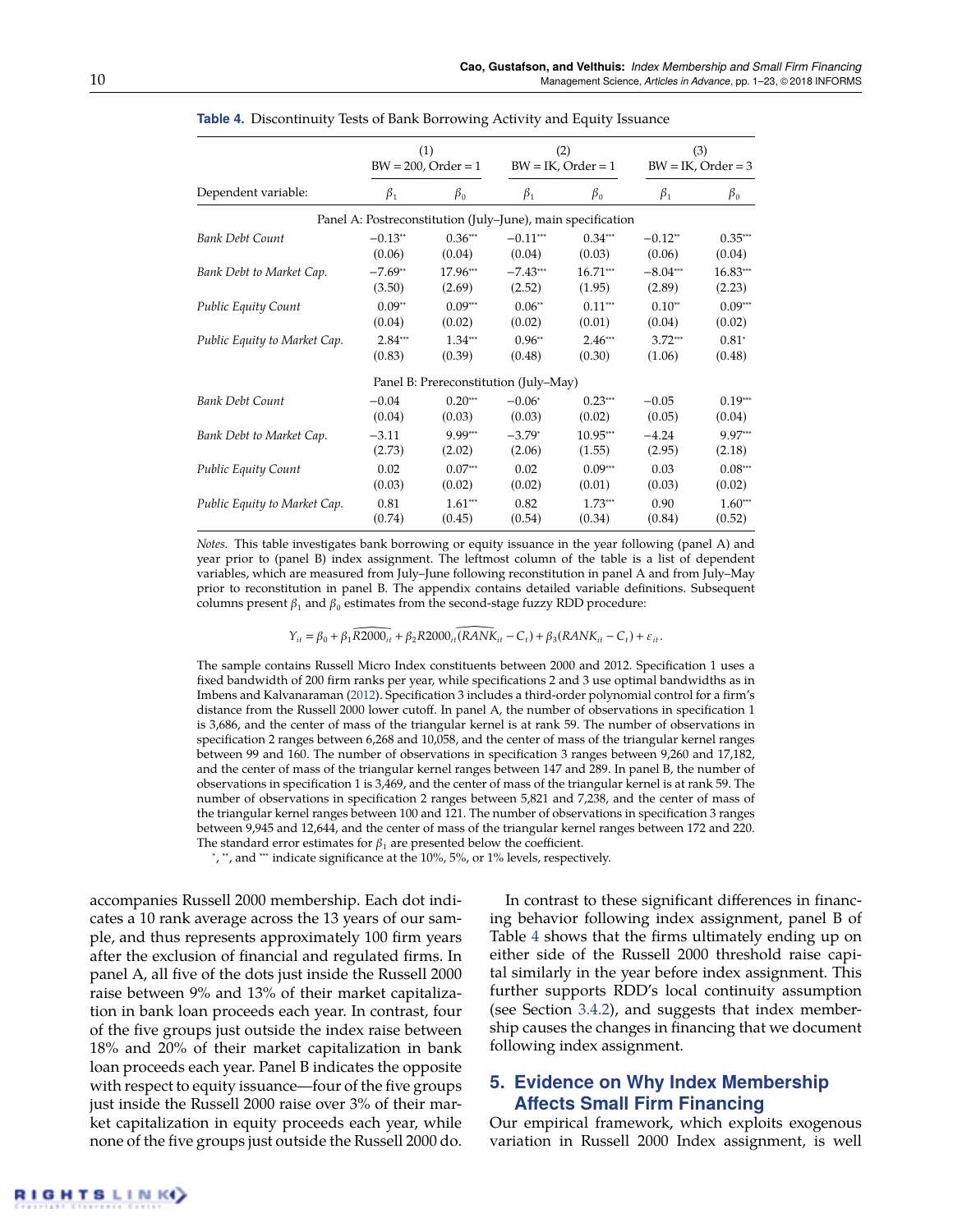**Figure 2.** Discontinuity Tests of Bank Borrowing Activity and Public Equity Issuance



*Notes.* The *x* axis plots size rankings relative to the cutoff rank for inclusion in the Russell 2000 Index, based on our market capitalization ranking. Firms to the right of zero are expected to be the largest firms outside the Russell 2000 and firms to the left of zero are expected to be the smallest firms inside the index. The *y* axis indicates the average *Bank Debt to Market Cap.* (%) (panel A) and *Public Equity to Market Cap.* (%) (panel B) for firms within a given size bin between July and June following Russell reconstitution. Specifically, each dot represents the average for a given 10 rank size bin, using our sample from 2000–2012. The lines reflect the predicted issuance activity for a firm of a given size rank. Estimates are based on the fuzzy RDD specification described in Equations (2)–(4) using a uniform kernel. The sample consists of (nonfinancial and nonutility) Russell Micro Index constituents with size ranks within 200 of the Russell 2000 lower cutoff between 2000 and 2012.

suited to identify the aggregate consequences to Russell 2000 membership. In this section, we conduct several analyses to provide circumstantial evidence on why index membership affects small firm financing. These subsequent tests are less direct because although we have exogenous variation in index assignment, we do not have exogenous variation in the specific economic mechanisms through which index membership affects small firm financing.

### **5.1. Tests for Symmetry Following Russell 2000 Additions and Deletions**

Chen et al. (2004) argue that if consequences to index membership are concentrated following additions then they may be because of the fact that being added to an index increases visibility, but being deleted does not immediately remove this visibility. To separately investigate the effect of Russell 2000 additions and deletions on financing behavior, we employ an empirical design identical to the method used by Chang et al. (2015) to identify the effect of Russell 2000 additions and deletions on stock returns. This method is similar to the RDD procedure discussed in Sections 3.1 and 3.2, except that the additions sample includes only firms outside the Russell 2000 in the previous year, while the deletions sample contains only firms inside the Russell 2000 in the previous year.

Here, RDD identifies the effect of Russell 2000 membership by comparing outcomes for firms that are barely added to (deleted from) the Russell 2000 to similar firms that remain just outside (inside) the index. In the case of the additions sample, the firms added to the Russell 2000 will be on average different (i.e., better performing) from the firms remaining outside the index, but this does not compromise RDD identification because the firms ending up on either side of the Russell 2000 cutoff are not discontinuously different. Figure 3 illustrates this idea by showing that firms added to the Russell 2000 reduced their market capitalization ranking more over the previous year than firms remaining outside the index, but the firms on

**Figure 3.** Discontinuity Plot of Change in Rank—Additions



*Notes.* The sample runs from 2000 to 2012 and consists of (nonfinancial and nonutility) Russell Micro Index constituents that are within 500 size ranks of the Russell 2000 lower cutoff. The sample is restricted to firms that were not in the Russell 2000 in the previous year (i.e., our additions sample). The *x* axis plots size rankings relative to the cutoff rank for inclusion in the Russell 2000 Index, based on our market capitalization ranking. Firms to the right of zero are expected to be the largest firms outside the Russell 2000 and firms to the left of zero are expected to be the smallest firms inside the index. The *y* axis indicates the average year over year change in size ranking, defined as this year's size rank (based on May 31 1 month before Russell reconstitution) minus last year's size rank (based on May 31 13 months before Russell reconstitution). Specifically, each dot represents the average for a given 10 rank size bin, using our sample from 2000–2012. The trend lines reflect the predicted change in rank for a firm of a given size rank. Estimates are based on the fuzzy RDD specification described in Equations (2)–(4) using a uniform kernel.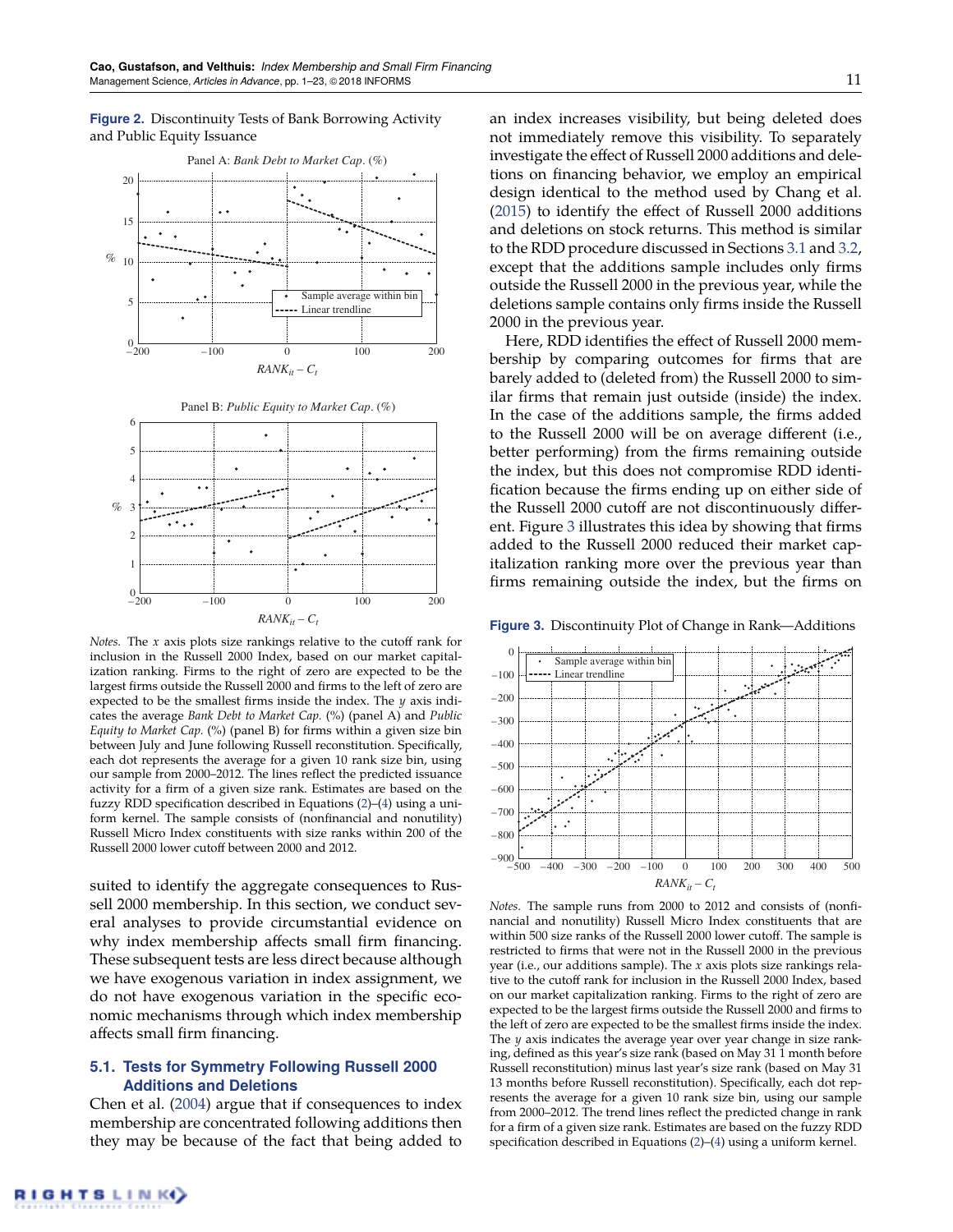either side of the cutoff do not exhibit discontinuously different changes in their ranking.

The results in Table 5 show that the transition away from bank financing and toward SEOs is concentrated in the additions sample. Compared to firms staying outside the index, firms newly added to the Russell 2000 initiate 0.17 or 49% fewer bank loans and 68% less proceeds in bank loans. These firms substitute toward SEOs. On average, firms added to the Russell 2000 raise over 3.9% more of their market capitalization in SEO proceeds compared to similar firms not added to the index. In panel B,  $\beta_1$  measures the increase in the dependent variable for firms that stay in the Russell 2000 Index compared to firms that are deleted from the Russell 2000 Index. In contrast to the additions analysis, panel B indicates no significant change in financing behavior following deletion from the Russell 2000.

Moving across the columns in panel A of Table 5 shows that the estimates of  $\beta_1$  are robust to using a fixed 200 bandwidth or an optimal bandwidth with either linear or cubic controls for the distance a firm is away from the Russell 2000 threshold. The bottom half of each panel shows that the firms on either side of the Russell 2000 cutoff raise capital similarly before index assignment. In the case of our additions sample, this means that in the year prior to reconstitution, during which all firms in the sample are outside the Russell 2000, there is no discontinuity in financing behavior between firms that ultimately are added to the Russell 2000 and those that ultimately remain outside of the index.

Figure 4 illustrates the magnitude of the discontinuity in financing behavior between firms added to the Russell 2000 and those remaining outside the index. Panel A shows that the threshold firm remaining just outside the Russell 2000 is estimated to initiate banks loans with total proceeds of 20% of their market capitalization each year, while a similar firm inside the index raises only a quarter of that amount. Panel B shows the opposite for annual SEO proceeds as firms added to the Russell 2000 raise approximately five times more SEO proceeds than similar firms outside the index.

An important consideration when interpreting the effect of Russell 2000 additions and deletions is the possibility that some firms are being readded to the index. Any effect of Russell 2000 additions on visibility or the information environment implicitly assumes that the average firm being added to the index has been outside the index long enough that any effects from previous stints in the Russell 2000 have dissipated. Within our additions sample, we find that 80% of firms have not been in the Russell 2000 within two years and 60% of firms have not been in the index within five years. Moreover, unreported analyses indicate that the transition away from bank borrowing in favor of SEO **Figure 4.** Discontinuity Plots of Bank Borrowing Activity and Public Equity Issuance—Additions



*Notes.* The sample runs from 2000 to 2012 and consists of (nonfinancial and nonutility) Russell Micro Index constituents that are within 200 size ranks of the Russell 2000 lower cutoff. The sample is restricted to firms that were not in the Russell 2000 in the previous year (i.e., our additions sample). The *x* axis plots size rankings relative to the cutoff rank for inclusion in the Russell 2000 Index, based on our market capitalization ranking. Firms to the right of zero are expected to be the largest firms outside the Russell 2000 and firms to the left of zero are expected to be the smallest firms inside the index. The *y* axis indicates the average *Bank Debt to Market Cap.* (%) (panel A) and *Public Equity to Market Cap.* (%) (panel B) for firms within a given size bin between July and June following Russell reconstitution. Specifically, each dot represents the average for a given 10 rank size bin, using our sample from 2000–2012. The lines reflect the predicted issuance activity for a firm of a given size rank. Estimates are based on the fuzzy RDD specification described in Equations (2)–(4) using a uniform kernel.

issuance remains significant in the sample of firms that have been outside the index for an extended period of time.

## **5.2. Postaddition Improvement in Visibility and the Information Environment**

The evidence in Section 5.1 is consistent with Russell 2000 membership affecting small firms financing via increased visibility. The significant media attention paid to Russell reconstitutions is consistent with this channel. In the first part of this section we examine whether Russell 2000 additions also lead to changes in two common measures of visibility: institutional ownership and analyst coverage.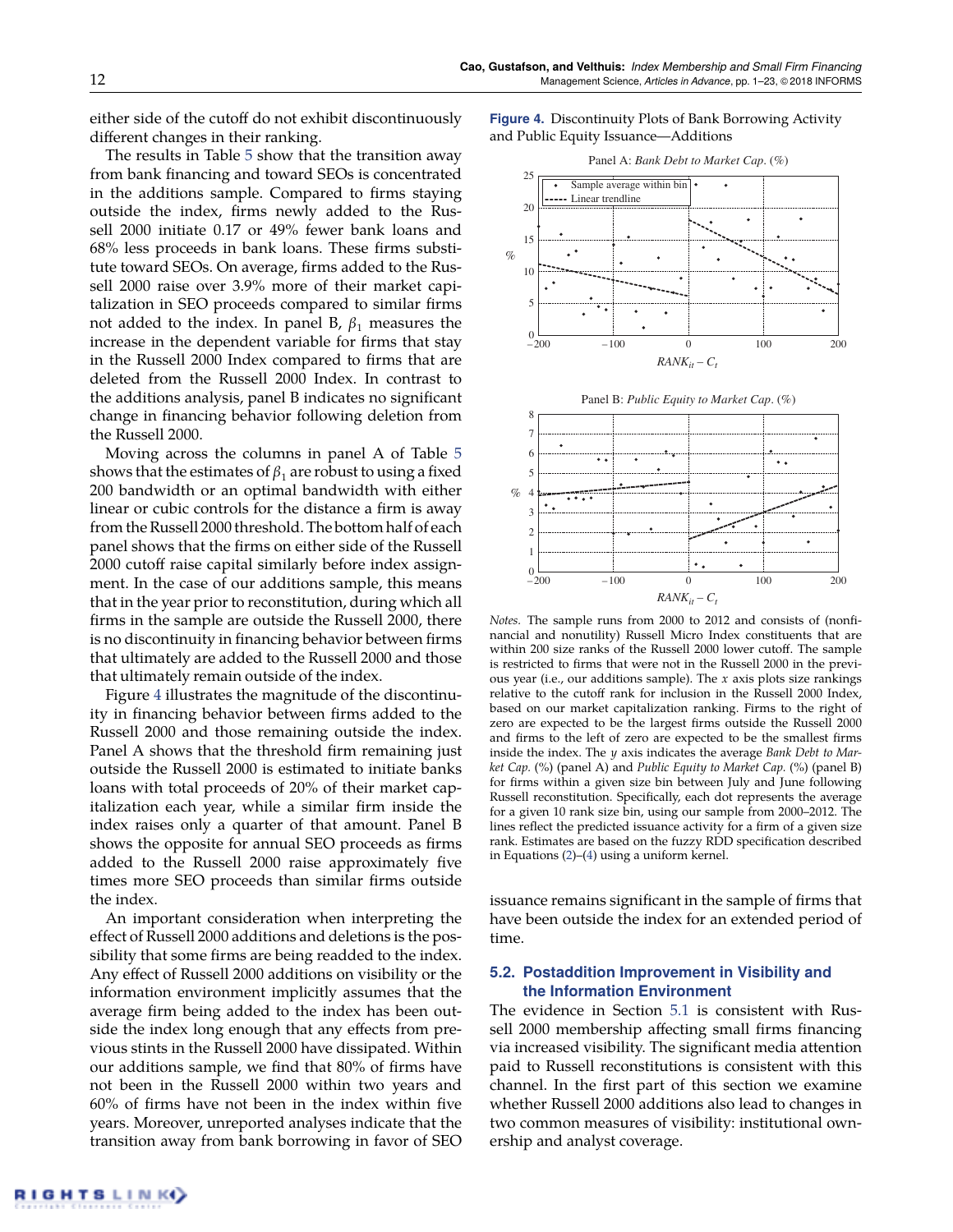|                              |             | (1)<br>$BW = 200$ , $Order = 1$ |                                                                                    | (2)<br>$BW = IK$ , Order = 1 | (3)<br>$BW = IK$ , Order = 3 |           |
|------------------------------|-------------|---------------------------------|------------------------------------------------------------------------------------|------------------------------|------------------------------|-----------|
| Dependent variable           | $\beta_1$   | $\beta_0$                       | $\beta_1$                                                                          | $\beta_0$                    | $\beta_1$                    | $\beta_0$ |
|                              |             |                                 | Panel A: Russell 2000 additions compared to firms remaining just outside the index |                              |                              |           |
| Postreconstitution           |             |                                 |                                                                                    |                              |                              |           |
| <b>Bank Debt Count</b>       | $-0.17**$   | $0.36***$                       | $-0.12***$                                                                         | $0.31***$                    | $-0.18**$                    | $0.35***$ |
|                              | (0.07)      | (0.06)                          | (0.04)                                                                             | (0.03)                       | (0.08)                       | (0.06)    |
| Bank Debt to Market Cap.     | $-13.09***$ | 19.33***                        | $-9.18***$                                                                         | $15.40***$                   | $-14.33**$                   | 21.16***  |
|                              | (4.66)      | (3.67)                          | (2.79)                                                                             | (2.15)                       | (6.04)                       | (4.56)    |
| <b>Public Equity Count</b>   | $0.11**$    | $0.08***$                       | $0.08**$                                                                           | $0.11***$                    | $0.11**$                     | $0.08***$ |
|                              | (0.05)      | (0.02)                          | (0.03)                                                                             | (0.02)                       | (0.05)                       | (0.03)    |
| Public Equity to Market Cap. | $3.93***$   | $0.90*$                         | $2.11**$                                                                           | $2.40***$                    | $2.99***$                    | $1.79***$ |
|                              | (1.21)      | (0.49)                          | (0.84)                                                                             | (0.42)                       | (1.14)                       | (0.51)    |
| Prereconstitution            |             |                                 |                                                                                    |                              |                              |           |
| <b>Bank Debt Count</b>       | $-0.05$     | $0.19***$                       | $-0.05$                                                                            | $0.21***$                    | $-0.04$                      | $0.18***$ |
|                              | (0.06)      | (0.04)                          | (0.05)                                                                             | (0.03)                       | (0.08)                       | (0.05)    |
| Bank Debt to Market Cap.     | $-2.30$     | $10.47***$                      | $-2.84$                                                                            | $12.50***$                   | $-1.42$                      | $9.63***$ |
|                              | (4.48)      | (2.91)                          | (3.09)                                                                             | (1.98)                       | (5.23)                       | (3.26)    |
| Public Equity Count          | 0.03        | $0.08***$                       | 0.02                                                                               | $0.10***$                    | 0.02                         | $0.09***$ |
|                              | (0.04)      | (0.03)                          | (0.02)                                                                             | (0.01)                       | (0.05)                       | (0.03)    |
| Public Equity to Market Cap. | 1.25        | $2.49***$                       | 0.86                                                                               | $2.46***$                    | 1.31                         | $2.60***$ |
|                              | (1.44)      | (0.80)                          | (0.75)                                                                             | (0.38)                       | (1.60)                       | (0.86)    |
|                              |             |                                 | Panel B: Russell 2000 deletions compared to firms remaining just inside the index  |                              |                              |           |
| Postreconstitution           |             |                                 |                                                                                    |                              |                              |           |
| <b>Bank Debt Count</b>       | $-0.07$     | $0.36***$                       | $-0.10*$                                                                           | $0.36***$                    | $-0.08$                      | $0.37***$ |
|                              | (0.09)      | (0.07)                          | (0.06)                                                                             | (0.05)                       | (0.11)                       | (0.09)    |
| Bank Debt to Market Cap.     | $-1.35$     | 15.54***                        | $-4.47$                                                                            | 17.42***                     | $-1.74$                      | 15.75***  |
|                              | (5.21)      | (3.94)                          | (3.21)                                                                             | (2.62)                       | (6.70)                       | (5.06)    |
| Public Equity Count          | 0.06        | $0.12***$                       | 0.01                                                                               | $0.12***$                    | 0.10                         | $0.09**$  |
|                              | (0.06)      | (0.04)                          | (0.03)                                                                             | (0.02)                       | (0.07)                       | (0.04)    |
| Public Equity to Market Cap. | 1.46        | $2.01***$                       | $-0.05$                                                                            | $2.39***$                    | 0.28                         | $2.36***$ |
|                              | (1.17)      | (0.64)                          | (0.69)                                                                             | (0.50)                       | (1.02)                       | (0.68)    |
| Prereconstitution            |             |                                 |                                                                                    |                              |                              |           |
| <b>Bank Debt Count</b>       | $-0.03$     | $0.20***$                       | $-0.07$                                                                            | $0.24***$                    | 0.00                         | $0.17***$ |
|                              | (0.06)      | (0.05)                          | (0.05)                                                                             | (0.04)                       | (0.08)                       | (0.06)    |
| Bank Debt to Market Cap.     | $-4.29$     | 9.78***                         | $-2.45$                                                                            | 9.34***                      | $-5.44$                      | 9.99***   |
|                              | (3.34)      | (2.76)                          | (1.90)                                                                             | (1.65)                       | (3.99)                       | (3.27)    |
| <b>Public Equity Count</b>   | 0.01        | $0.06***$                       | $-0.01$                                                                            | $0.09***$                    | 0.03                         | $0.04*$   |
|                              | (0.03)      | (0.02)                          | (0.03)                                                                             | (0.02)                       | (0.04)                       | (0.03)    |
| Public Equity to Market Cap. | 0.55        | $0.71**$                        | $-0.02$                                                                            | $1.15***$                    | 0.76                         | 0.41      |
|                              | (0.53)      | (0.28)                          | (0.35)                                                                             | (0.23)                       | (0.62)                       | (0.31)    |

#### **Table 5.** Discontinuity Tests of Bank Borrowing Activity and Public Equity Issuance—Additions/Deletions

*Notes.* This table investigates whether there are discontinuities in bank borrowing or equity issuance activity following Russell 2000 additions (panel A) and deletions (panel B). In panel A (B) the sample is restricted to (nonfinancial and nonutility) Russell Micro Index constituents that were not (were) in the Russell 2000 or Russell 1000 Index during the previous year. The leftmost column of the table is a list of dependent variables. Postreconstitution variables are measured from July–June following reconstitution, while prereconstitution variables are measured from July–May prior to reconstitution. Detailed variable definitions are provided in the appendix. Subsequent columns present  $β_1$  and  $β_0$ estimates from the second stage of our fuzzy RDD procedure:

 $Y_{it} = \beta_0 + \beta_1 \overline{R2000_{it}} + \beta_2 R2000_{it} \overline{(RANK_{it} - C_t)} + \beta_3 (RANK_{it} - C_t) + \varepsilon_{it}$ .

The sample contains (nonfinancial and nonutility) Russell Micro Index constituents between 2000 and 2012. Specification 1 uses a fixed bandwidth of 200 firm ranks per year, while specifications 2 and 3 use optimal bandwidths computed as proposed by Imbens and Kalvanaraman (2012). Specification 3 expands the set of controls in the above equation to include a third-order (instead of linear) polynomial control for a firm's distance from the Russell 2000 lower cutoff. In panel A, the number of observations in specification 1 is 2,045, and the center of mass of the triangular kernel is at rank 59. The number of observations in specification 2 ranges between 4,121 and 5,266, and the center of mass of the triangular kernel ranges between 118 and 152. The number of observations in specification 3 ranges between 5,142 and 8,000, and the center of mass of the triangular kernel ranges between 148 and 257. In panel B, the number of observations in specification 1 is 1,641, and the center of mass of the triangular kernel is at rank 59. The number of observations in specification 2 (panel B) ranges between 4,155 and 4,727, and the center of mass of the triangular kernel ranges between 147 and 167. The number of observations in specification 3 (panel B) ranges between 4,113 and 7,733, and the center of mass of the triangular kernel ranges between 145 and 269. The standard error estimates for  $\beta_1$  are presented below the coefficient.

∗ , ∗∗, and ∗∗∗ indicate significance at the 10%, 5%, or 1% levels, respectively.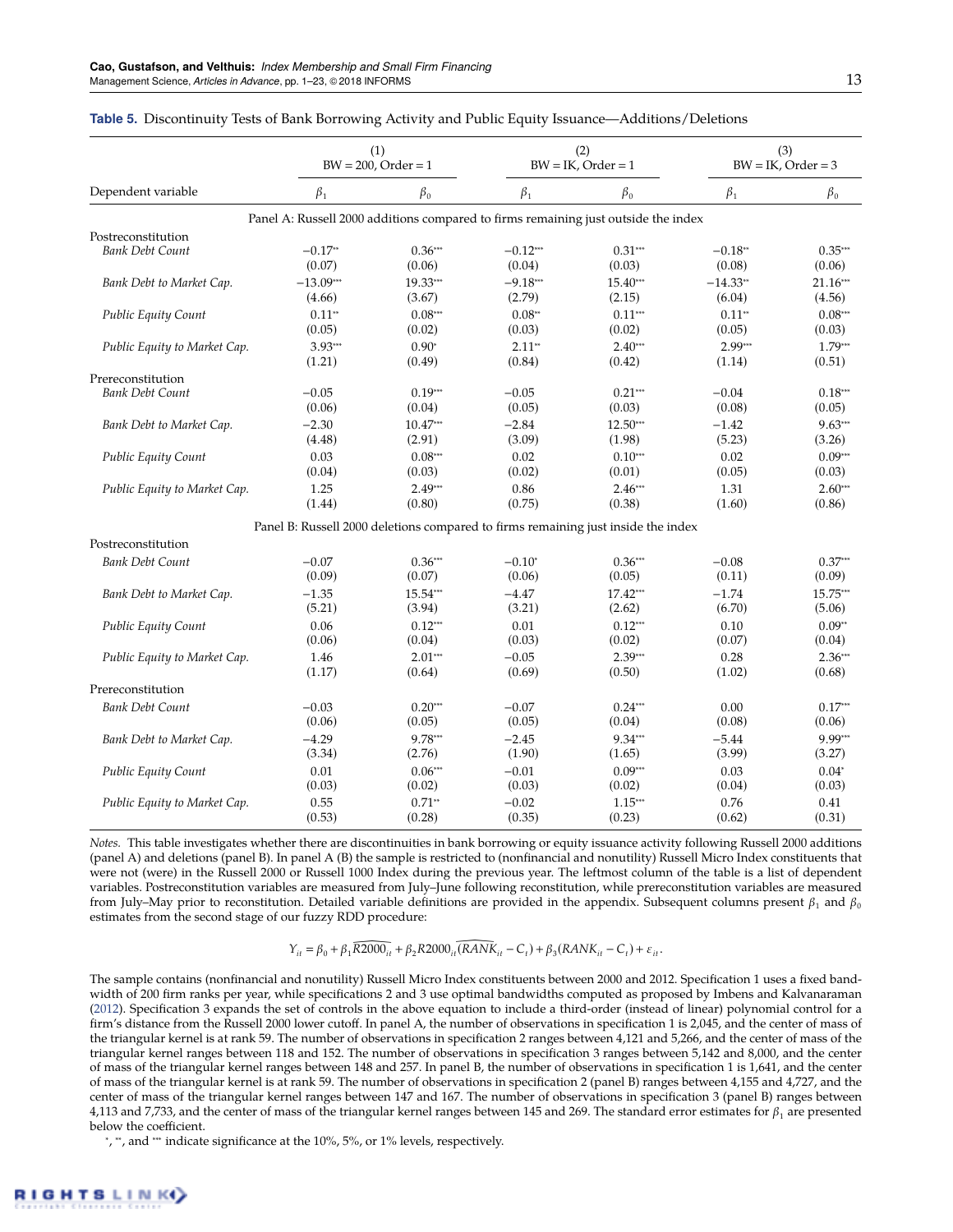|                                    |             | (1)<br>$BW = 200$ , $Order = 1$ |                                                                                    | (2)<br>$BW = IK$ , $Order = 1$ |             | (3)<br>$BW = IK$ , Order = 3 |  |
|------------------------------------|-------------|---------------------------------|------------------------------------------------------------------------------------|--------------------------------|-------------|------------------------------|--|
| Dependent variable                 | $\beta_1$   | $\beta_0$                       | $\beta_1$                                                                          | $\beta_0$                      | $\beta_1$   | $\beta_0$                    |  |
|                                    |             |                                 | Panel A: Russell 2000 additions compared to firms remaining just outside the index |                                |             |                              |  |
| Institutional shareholders         |             |                                 |                                                                                    |                                |             |                              |  |
| Number of Institutional Owners     | $10.46***$  | $36.23***$                      | $11.01***$                                                                         | 35.55***                       | $9.81***$   | 36.75***                     |  |
|                                    | (1.94)      | (1.34)                          | (1.46)                                                                             | (0.97)                         | (2.38)      | (1.60)                       |  |
| Percentage Institutional Ownership | 2.01        | 40.37***                        | $4.83***$                                                                          | 38.27***                       | 1.02        | $41.16***$                   |  |
|                                    | (2.53)      | (1.68)                          | (1.43)                                                                             | (0.92)                         | (3.10)      | (2.00)                       |  |
| Analyst Coverage                   |             |                                 |                                                                                    |                                |             |                              |  |
| Log Analysts                       | $0.11*$     | $1.42***$                       | 0.05                                                                               | $1.45***$                      | $0.17**$    | $1.39***$                    |  |
|                                    | (0.06)      | (0.04)                          | (0.04)                                                                             | (0.02)                         | (0.08)      | (0.05)                       |  |
| Log Forecasts                      | $0.18*$     | $2.81***$                       | $0.09*$                                                                            | $2.86***$                      | $0.24*$     | $2.77***$                    |  |
|                                    | (0.10)      | (0.06)                          | (0.05)                                                                             | (0.03)                         | (0.13)      | (0.08)                       |  |
| Market quality measures            |             |                                 |                                                                                    |                                |             |                              |  |
| Bid-ask Spread                     | $-51.04***$ | 133.68***                       | $-44.54***$                                                                        | 132.56***                      | $-51.04***$ | 131.44***                    |  |
|                                    | (11.48)     | (8.26)                          | (5.89)                                                                             | (4.19)                         | (13.93)     | (9.78)                       |  |
| Inelasticity                       | $-0.59***$  | $2.82***$                       | $-0.54***$                                                                         | $2.85***$                      | $-0.59***$  | $2.80***$                    |  |
|                                    | (0.14)      | (0.11)                          | (0.08)                                                                             | (0.06)                         | (0.17)      | (0.13)                       |  |
|                                    |             |                                 | Panel B: Russell 2000 deletions compared to firms remaining just inside the index  |                                |             |                              |  |
| Institutional shareholders         |             |                                 |                                                                                    |                                |             |                              |  |
| Number of Institutional Owners     | $11.88***$  | $40.21***$                      | 10.99***                                                                           | $41.03***$                     | 12.88***    | 39.58***                     |  |
|                                    | (2.06)      | (1.49)                          | (1.47)                                                                             | (1.09)                         | (2.67)      | (1.91)                       |  |
| Percentage Institutional Ownership | $5.67**$    | $42.30***$                      | $5.00***$                                                                          | 43.19***                       | $6.17*$     | $41.66***$                   |  |
|                                    | (2.60)      | (1.85)                          | (1.85)                                                                             | (1.38)                         | (3.19)      | (2.27)                       |  |
| Analyst coverage                   |             |                                 |                                                                                    |                                |             |                              |  |
| Log Analysts                       | 0.00        | $1.55***$                       | $-0.03$                                                                            | $1.57***$                      | 0.02        | $1.53***$                    |  |
|                                    | (0.06)      | (0.05)                          | (0.05)                                                                             | (0.03)                         | (0.07)      | (0.05)                       |  |
| Log Forecasts                      | $-0.04$     | $3.09***$                       | $-0.07$                                                                            | $3.11***$                      | $-0.02$     | $3.05***$                    |  |
|                                    | (0.10)      | (0.07)                          | (0.07)                                                                             | (0.05)                         | (0.11)      | (0.08)                       |  |
| Market quality measures            |             |                                 |                                                                                    |                                |             |                              |  |
| Bid-ask Spread                     | $-9.72$     | $112.06***$                     | $-14.54*$                                                                          | 111.29***                      | $-12.33$    | 111.88***                    |  |
|                                    | (13.55)     | (9.83)                          | (7.74)                                                                             | (6.27)                         | (15.77)     | (11.55)                      |  |
| Inelasticity                       | $-0.18$     | $2.50***$                       | $-0.12*$                                                                           | $2.44***$                      | $-0.22$     | $2.51***$                    |  |
|                                    | (0.12)      | (0.09)                          | (0.07)                                                                             | (0.06)                         | (0.14)      | (0.11)                       |  |

#### **Table 6.** Differences in the Information Environment

*Notes.* This table investigates whether there are discontinuities in measures of market quality and information acquisition costs following Russell 2000 additions (panel A) and deletions (panel B). In panel A the sample is restricted to (nonfinancial and nonutility) Russell Micro Index constituents that were not in the Russell 2000 or Russell 1000 Index during the previous year. Thus, we compare Russell 2000 additions to firms remaining just outside the index. Conversely, panel B restricts the sample to (nonfinancial and nonutility) Russell Micro Index constituents that were in the Russell 2000 or Russell 1000 Index during the previous year. The leftmost column of the table is a list of dependent variables, which are measured from July–June following reconstitution. Detailed variable definitions are provided in the appendix. Subsequent columns present  $β_1$  and  $β_0$  estimates from the second stage of our fuzzy RDD procedure:

 $Y_{it} = \beta_0 + \beta_1 \overline{R2000_{it}} + \beta_2 R2000_{it} \overline{(RANK_{it} - C_t)} + \beta_3 (RANK_{it} - C_t) + \varepsilon_{it}$ .

The sample contains (nonfinancial and nonutility) Russell Micro Index constituents between 2000 and 2012. Specification 1 uses a fixed bandwidth of 200 firm-ranks per year, while specifications 2 and 3 use optimal bandwidths computed as proposed by Imbens and Kalvanaraman (2012). Specification 3 expands the set of controls in the above equation to include a third-order (instead of linear) polynomial control for a firm's distance from the Russell 2000 lower cutoff. The standard error estimates for  $\beta_1$  are presented below the coefficient.

∗ , ∗∗, and ∗∗∗ indicate significance at the 10%, 5%, or 1% levels, respectively.

We begin our investigation of how Russell 2000 membership affects firm visibility by examining the effect of Russell 2000 additions and deletions on institutional ownership. Although the number of institutions owning a stock captures many things, it is a useful measure of firm visibility because it directly reflects the number of investors that are informed about the firm. The positive  $\beta_1$  coefficients in panels A and B of Table 6 suggest that Russell 2000 firms have more institutional shareholders and that the effect of Russell 2000 membership on institutional ownership is symmetric surrounding additions and deletions. Despite this symmetric effect, the discussion in Chen et al. (2004) suggest that the change in visibility is likely to be asymmetric surrounding additions and deletions because institutions are likely to become aware of a firm when they purchase it, but will not necessarily become immediately unaware the instant they sell the stock.

The symmetry of this change in institutional shareholders, coupled with the concentration of the change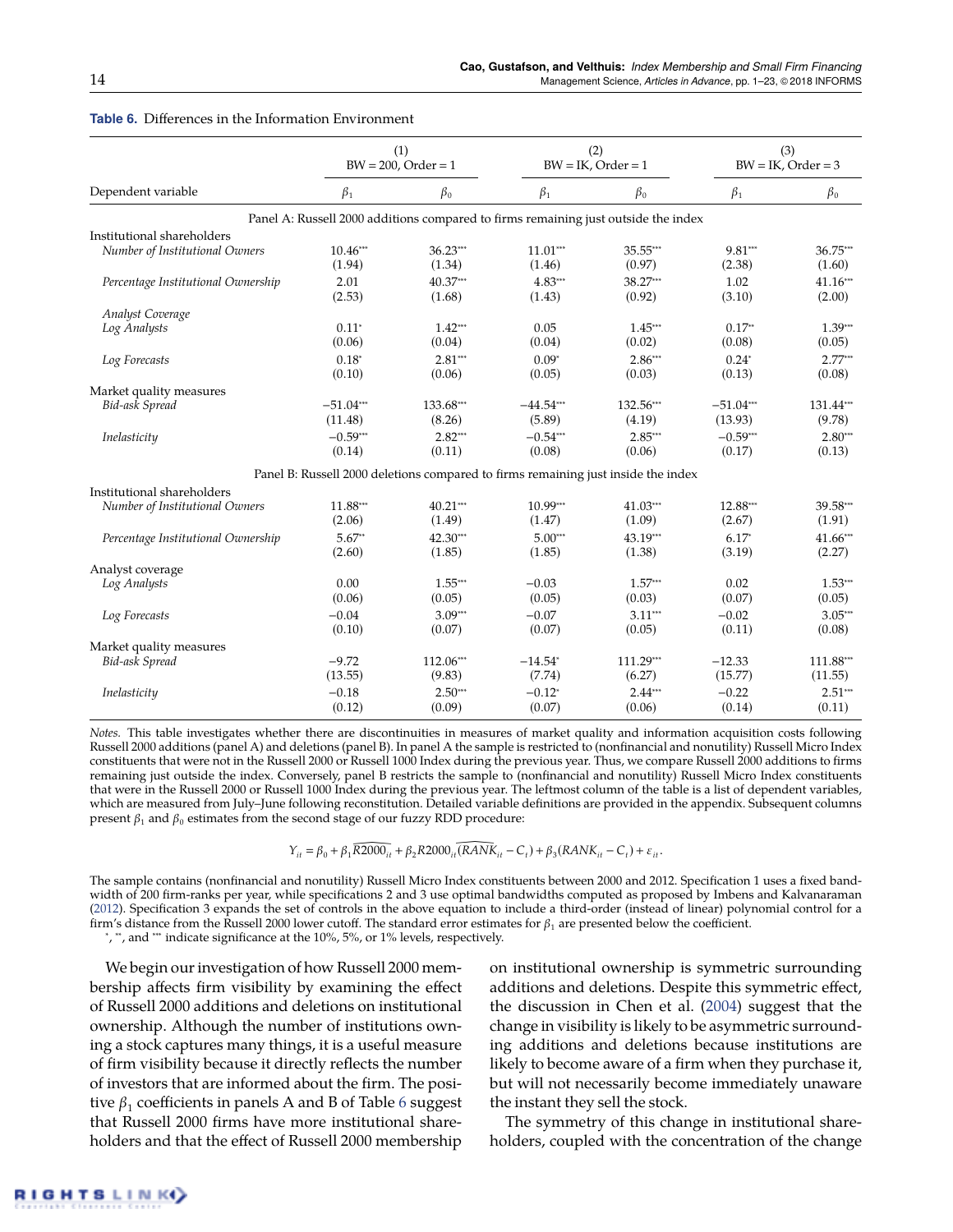in financing behavior following Russell 2000 additions, makes it unlikely that increased institutional shareholders is a first-order explanation for our main results. It remains possible, however, that institutional shareholders induce changes, which affect the financing decision, and persist after the institutional shareholders sell their shares. Although we believe this is unlikely to be the primary driver of our findings, Johnson et al. (2015) do find evidence that institutions have persistent effects on firms' governance structures.

In the next two rows of Table 6, panel A, we turn to our second measure of visibility, which is analyst coverage. Among the approximately 85% of firms with some analyst coverage, being added to the Russell 2000 increases analyst coverage, both in terms of the number of analysts covering a firm and the total number of analyst forecasts issued. Across the six specifications, the magnitude of the increase is typically between 5% and 10%, with five of the six coefficient estimates being statistically significant at the 10% level or better. In unreported tests, we find no evidence that Russell 2000 additions significantly affect the probability that analysts will begin following the 15% of firms with no analyst coverage. In addition, panel B of Table 6 indicates no significant change in analyst coverage or forecast frequency following deletions. These findings suggest that there is an increase in firm visibility following index additions that does not immediately reverse upon deletion.

In the last two rows of Table 6 we examine whether this increased visibility is accompanied by an enhanced information environment, which we measure using bid-ask spreads and the Gao and Ritter (2010) demand inelasticity measure. We find that both measures improve following additions to the Russell 2000. Scaling each  $\beta_1$  coefficient by  $\beta_0$ , indicates that index addition causes bid-ask spreads to drop by over 30% and demand inelasticity to drop by approximately 20%. Moreover, these findings are robust to bandwidth and polynomial choice as all six  $\beta_1$  coefficients across the various specifications in Table 6, panel A, are significant at the 1% level or better. In contrast, panel B shows that deletion is not associated with significant changes in market quality.

Overall, the evidence in Table 6 suggests that Russell 2000 additions materially affect the firm's visibility and information environment. In contrast, deletions appear to have little effect. Given that the transition away from bank borrowing toward SEO issuance is also concentrated after additions, this evidence is consistent with Russell 2000 membership affecting small firm financing through its effect on visibility and the information environment.

### **5.3. Stock Returns Surrounding Russell 2000 Additions and Deletions**

Another potential reason that Russell 2000 membership increases the frequency of SEOs relative to bank loan initiations is that Russell 2000 additions (deletions) result in positive (negative) stock returns. Figure 5 presents the differential cumulative abnormal returns for firms that are in the Russell 2000 as of the end of June versus firms just outside the index. We obtain these estimates from our baseline RDD specification, which we describe in Equations  $(2)$ – $(4)$ , using monthly returns as the dependent variable. Specifically, we cumulate the compounded monthly abnormal returns (i.e., the monthly  $\beta_1$  estimates), with the returns being set to zero as of the end of May prior to Russell reconstitution. Panels A and B use Fama– French three-factor abnormal returns and raw returns, respectively.<sup>16</sup>

The solid line presents returns for the full sample, while the dashed lines partition the sample into the additions and deletions subsamples. Firms inside the Russell 2000 experience approximately 6% more positive returns in the June month of reconstitution compared to firms just outside the index. However, these positive returns completely reverse by August, becoming negative over the remainder of the year of reconstitution. These returns patterns are similar in our additions and deletions subsamples.

The symmetry of the returns following Russell 2000 additions and deletions makes equity overvaluation an unlikely driver of our results. Moreover, the returns reversal we document in August suggests that July and August are the only months between the first month since reconstitution and the following June that recently added firms appear to have higher equity valuations. The evidence in Table 7 shows firms continue to be less likely to initiate bank loans and more likely to conduct SEOs even after excluding July and August from the test sample, makes it unlikely that addition and deletion period returns as a driver of our findings.

## **6. Index Membership and Financing Terms**

In this section, we examine whether the changes in financing behavior following Russell 2000 additions are accompanied by changes in financing terms. Unlike our analysis with respect to the quantity of financing, we cannot cleanly identify the causal effect of index membership on financing terms, because financing terms are observed only when a firm obtains a given source of financing and the type of financing firms seek depends on index membership. Therefore, the goal of this section is to use RDD to provide descriptive statistics on how Russell 2000 inclusion relates to financing terms.

We first examine whether bank loan terms are related to Russell 2000 membership. Since DealScan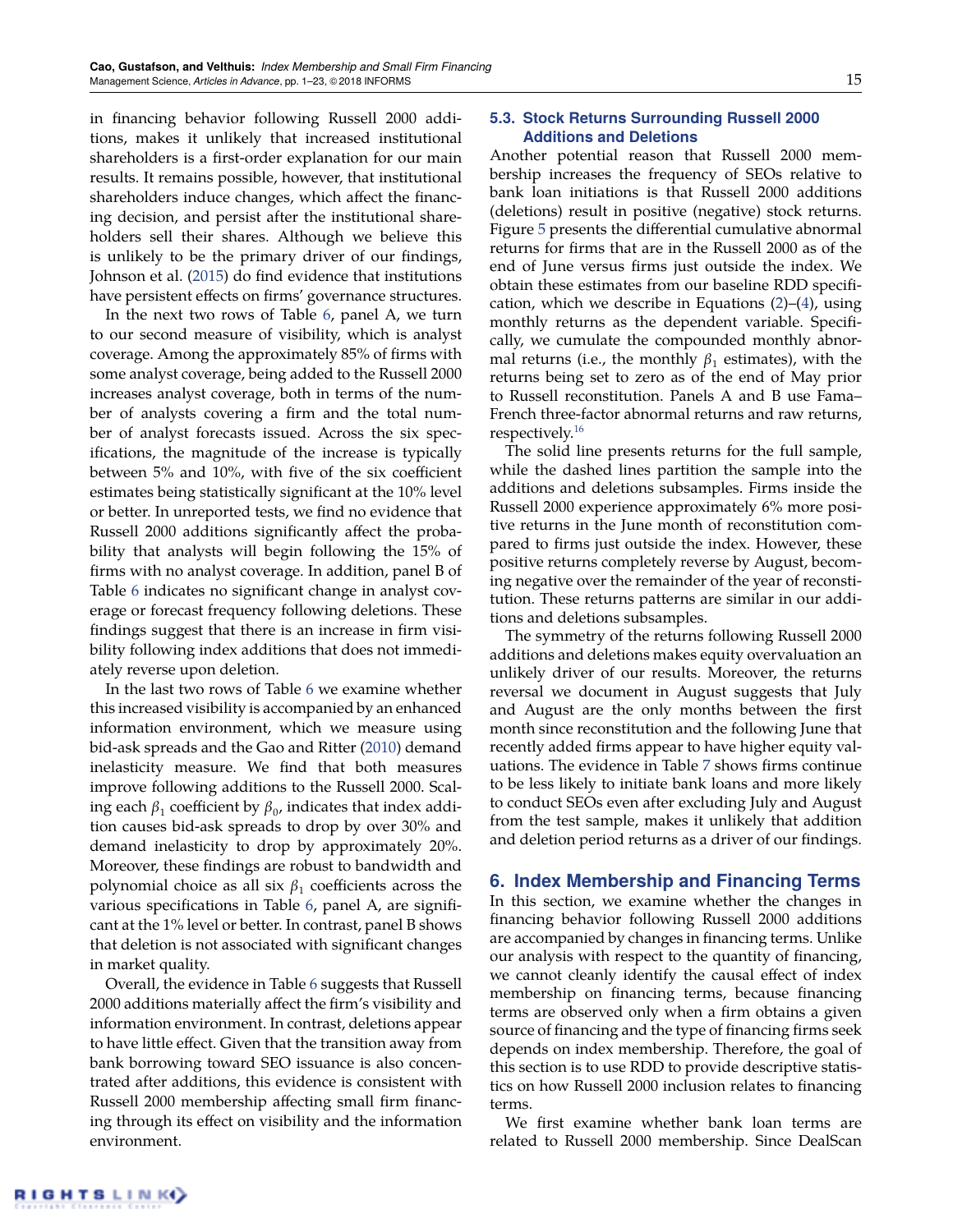

#### **Figure 5.** Cumulative Return Difference

*Notes.* The *x* axis plots months surrounding Russell reconstitution, where 6 equals June, the month of reconstitution. The *y* axis plots cumulative abnormal returns (panel A) and cumulative abnormal returns (panel B), where the May before Russell reconstitution is set to 0. The solid, long-dash, and short-dash lines represent monthly compounded cumulative abnormal returns for the full, additions, and deletions subsamples. Each month the excess returns attributable to Russell 2000 membership are estimated as  $\beta$  in the following fuzzy RDD second-stage equation:

$$
Y_{it} = \beta_0 + \beta_1 \overline{R2000_{it}} + \beta_2 R2000_{it} \overline{(RANK_{it} - C_t)} + \beta_3 (RANK_{it} - C_t) + \varepsilon_{it},
$$

where the dependent variable is Fama–French three-factor alphas (panel A) and overall returns (panel B) in a given month. Panel A presents risk-adjusted return differences, by estimating the Fama–French three-factor model on a rolling basis for each month using data from the preceding year. Panel B presents cumulative return differences between firms in and outside of the Russell 2000 Index based on unadjusted returns. All estimates from RDD specifications at the lower Russell 2000 cutoff using a sample consisting of all (nonfinancial and nonutility) Russell Micro Index constituents between 2000 and 2012 with a triangular kernel using the optimal bandwidth method proposed by Imbens and Kalvanaraman (2012). The additions sample is restricted to (nonfinancial and nonutility) Russell Micro Index constituents that were not in the Russell 2000 or Russell 1000 Index during the previous year. Conversely, the deletions sample restricts the sample to (nonfinancial and nonutility) Russell Micro Index constituents that were in the Russell 2000 or Russell 1000 Index during the previous year.

misses covenants for many loan packages, we supplement DealScan's covenant information with our own hand-collected covenant measure for firms within 200 ranks of the Russell 2000 cutoff.<sup>17</sup> Panel A of Table 8 presents RDD results, where the outcomes of interest are the average financing terms for all bank loans or equity offerings initiated in a given year. Russell 2000 members take out smaller loans. This extends the evidence in Table 4 by suggesting that not only does index membership result in less frequent bank loan initiations, but it also reduces average loan size, conditional on taking out a loan. Russell 2000 members also get more favorable financing terms as they have lower spreads and fewer covenants. Panel B shows that these findings become more significant after restricting the analysis to our additions sample and are largely statistically insignificant in the deletions sample. Results are qualitatively similar using a count variable for the number of covenants reported in DealScan.

We find little evidence that index membership affects other loan characteristics, such as whether the borrower switches their lead arranger, whether the borrower has an outstanding loan at the time of loan initiation, or the time since the borrower's last bank loan. These latter two findings are consistent with Russell 2000 membership not affecting the relative frequency of bank loan renegotiations and new bank loan originations. Finally, there is no significant difference in the percentage of loans financed by a single lead arranger; both groups use a single lead over 85% of the time. Moreover, over half of borrowers working with a single lead have not worked with another lead arranger within five years, which is consistent with borrowers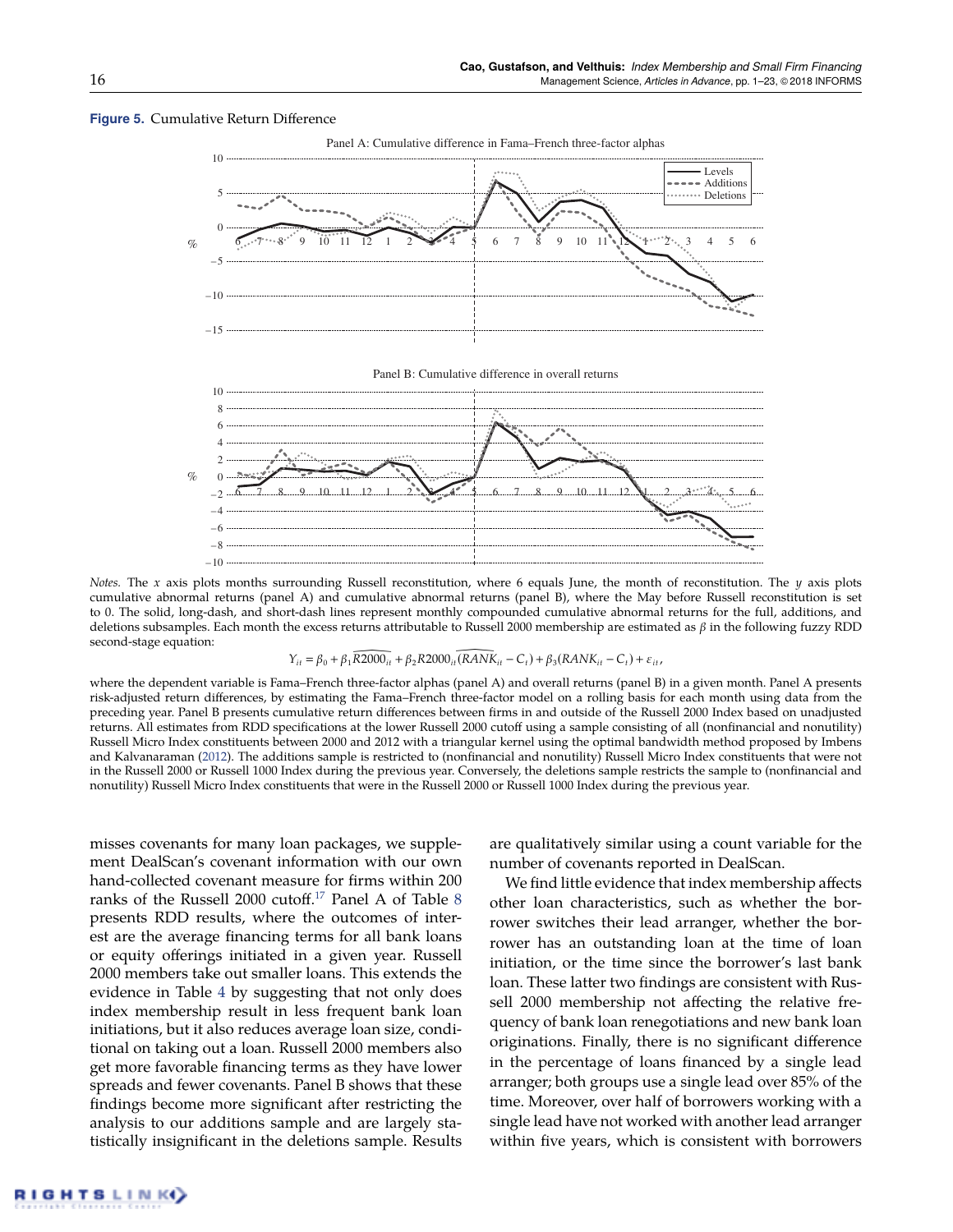|                              | (1)<br>$BW = 200$ , $Order = 1$ |           | (2)<br>$BW = IK$ , Order = 1 |           | (3)<br>$BW = IK$ , $Order = 3$ |           |
|------------------------------|---------------------------------|-----------|------------------------------|-----------|--------------------------------|-----------|
| Dependent variable           | $\beta_1$                       | $\beta_0$ | $\beta_1$                    | $\beta_0$ | $\beta_1$                      | $\beta_0$ |
| <b>Bank Debt Count</b>       | $-0.11*$                        | $0.31***$ | $-0.09**$                    | $0.29***$ | $-0.11**$                      | $0.30***$ |
|                              | (0.06)                          | (0.04)    | (0.04)                       | (0.03)    | (0.05)                         | (0.04)    |
| Bank Debt to Market Cap.     | $-5.99*$                        | 15.73***  | $-5.70***$                   | 14.38***  | $-6.45**$                      | 14.68***  |
|                              | (3.33)                          | (2.51)    | (2.18)                       | (1.66)    | (2.64)                         | (2.01)    |
| <b>Public Equity Count</b>   | $0.08**$                        | $0.08***$ | $0.05**$                     | $0.09***$ | $0.09**$                       | $0.07***$ |
|                              | (0.04)                          | (0.02)    | (0.02)                       | (0.01)    | (0.04)                         | (0.02)    |
| Public Equity to Market Cap. | $2.53***$                       | $1.22***$ | $0.80*$                      | $2.22***$ | $3.27***$                      | $0.77*$   |
|                              | (0.80)                          | (0.37)    | (0.44)                       | (0.28)    | (1.00)                         | (0.45)    |

**Table 7.** Discontinuity Tests of Bank Borrowing Activity and Equity Issuance—Excluding July and August

*Notes.* This table investigates whether Russell 2000 membership creates discontinuities in bank borrowing or equity issuance activity. To avoid the effect of abnormal returns following changes in index membership the sample used in this table excludes the months of July and August from the computation of postreconstitution financing activity. Thus, the dependent variables in the leftmost column are measured from September–June following reconstitution. Detailed variable definitions are provided in the appendix. Subsequent columns present  $\beta_1$  and  $\beta_0$  estimates from the second stage of our fuzzy RDD procedure:

 $Y_{it} = \beta_0 + \beta_1 \overline{R2000_{it}} + \beta_2 R2000_{it} \overline{(RANK_{it} - C_t)} + \beta_3 (RANK_{it} - C_t) + \varepsilon_{it}$ .

The sample contains (nonfinancial and nonutility) Russell Micro Index constituents between 2000 and 2012. Specification 1 uses a fixed bandwidth of 200 firm-ranks per year, while specifications 2 and 3 use optimal bandwidths computed as proposed by Imbens and Kalvanaraman (2012). Specification 3 expands the set of controls in the above equation to include a third-order (instead of linear) polynomial control for a firm's distance from the Russell 2000 lower cutoff. The standard error estimates for  $\beta_1$  are presented below the coefficient.

∗ , ∗∗, and ∗∗∗ indicate significance at the 10%, 5%, or 1% levels, respectively.

|                              |                     | (1)<br>$BW = 200$ , $Order = 1$ |                                          | (2)<br>$BW = IK$ , $Order = 1$ |            | (3)<br>$BW = IK$ , $Order = 3$ |
|------------------------------|---------------------|---------------------------------|------------------------------------------|--------------------------------|------------|--------------------------------|
| Dependent variable           | $\beta_1$           | $\beta_0$                       | $\beta_1$                                | $\beta_0$                      | $\beta_1$  | $\beta_0$                      |
|                              |                     |                                 | Panel A: Postreconstitution, full sample |                                |            |                                |
| Bank debt characteristics    |                     |                                 |                                          |                                |            |                                |
| Bank Debt to Market Cap.     | $-30.30$            | 100.92***                       | $-25.46**$                               | 97.82***                       | $-40.65^*$ | 106.99***                      |
|                              | (20.01)             | (13.91)                         | (11.82)                                  | (9.07)                         | (21.92)    | (15.38)                        |
| All-in-drawn Spread          | $-48.24$            | 296.94***                       | $-59.38***$                              | 307.84***                      | $-45.60$   | 300.01***                      |
|                              | (30.02)             | (20.15)                         | (18.23)                                  | (13.13)                        | (29.96)    | (20.37)                        |
| Covenants                    | $-0.64**$<br>(0.31) | $3.66***$<br>(0.20)             |                                          |                                |            |                                |
| Maturity                     | $-0.25$             | 43.54***                        | $-0.73$                                  | $43.49***$                     | $-0.47$    | 43.04***                       |
|                              | (3.46)              | (2.10)                          | (1.98)                                   | (1.26)                         | (3.13)     | (1.94)                         |
| <b>Lead Switches</b>         | 5.84                | 66.27***                        | $-0.82$                                  | 70.07***                       | 5.39       | 66.23***                       |
|                              | (8.68)              | (5.52)                          | (4.02)                                   | (2.77)                         | (9.23)     | (5.97)                         |
| One Lead                     | 7.94                | 78.46***                        | 4.12                                     | 83.06***                       | 7.33       | 79.04***                       |
|                              | (7.10)              | (4.78)                          | (3.72)                                   | (2.61)                         | (6.69)     | (4.55)                         |
| Equity characteristics       |                     |                                 |                                          |                                |            |                                |
| Gross Spread                 | 0.36                | $5.57***$                       | 0.32                                     | $5.53***$                      | 0.45       | $5.47***$                      |
|                              | (0.39)              | (0.24)                          | (0.24)                                   | (0.14)                         | (0.41)     | (0.26)                         |
| Underpricing                 | 0.24                | 5.96***                         | $-0.10$                                  | $6.02***$                      | 0.37       | 5.88***                        |
|                              | (2.95)              | (1.50)                          | (1.87)                                   | (0.98)                         | (2.69)     | (1.42)                         |
| SEO Announcement Ret.        | $-0.57$<br>(2.23)   | $-6.18***$<br>(1.78)            |                                          |                                |            |                                |
| Public Equity to Market Cap. | 13.92**             | 22.92***                        | 1.82                                     | $30.70***$                     | $15.77**$  | 22.35***                       |
|                              | (6.24)              | (5.02)                          | (4.45)                                   | (3.60)                         | (6.75)     | (5.76)                         |

#### **Table 8.** Russell 2000 Membership and Bank Loan Characteristics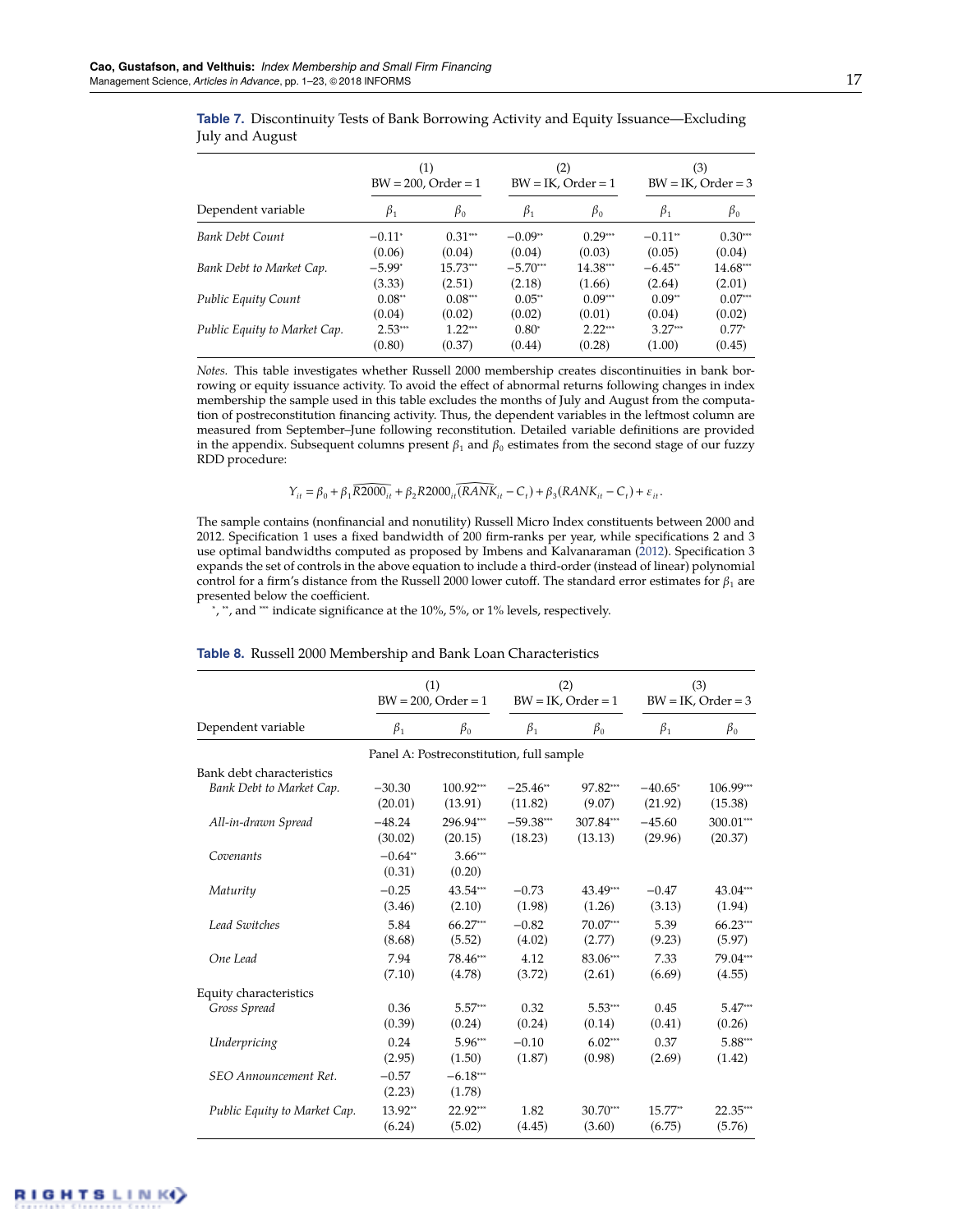#### **Table 8.** (Continued)

|                                                                                    |                        | (1)<br>$BW = 200$ , $Order = 1$ |                        | (2)<br>$BW = IK$ , Order = 1 |                        | (3)<br>$BW = IK$ , Order = 3 |
|------------------------------------------------------------------------------------|------------------------|---------------------------------|------------------------|------------------------------|------------------------|------------------------------|
| Dependent variable                                                                 | $\beta_1$              | $\beta_0$                       | $\beta_1$              | $\beta_0$                    | $\beta_1$              | $\beta_0$                    |
| Panel B: Russell 2000 additions compared to firms remaining just outside the index |                        |                                 |                        |                              |                        |                              |
| Bank debt characteristics                                                          |                        |                                 |                        |                              |                        |                              |
| Bank Debt to Market Cap.                                                           | $-66.35***$<br>(25.10) | $108.46***$<br>(17.26)          | $-64.09***$<br>(22.34) | 106.84***<br>(15.60)         | $-78.50***$<br>(28.70) | $117.42***$<br>(19.13)       |
| All-in-drawn Spread                                                                | $-76.50^*$<br>(46.13)  | $300.77***$<br>(28.04)          | $-64.07**$<br>(28.46)  | 305.88***<br>(18.00)         | $-73.48$<br>(50.36)    | 299.48***<br>(29.37)         |
| Covenants                                                                          | $-1.12**$<br>(0.51)    | $3.83***$<br>(0.29)             |                        |                              |                        |                              |
| Panel C: Russell 2000 deletions compared to firms remaining just inside the index  |                        |                                 |                        |                              |                        |                              |
| Bank debt characteristics                                                          |                        |                                 |                        |                              |                        |                              |
| Bank Debt to Market Cap.                                                           | $-0.33$<br>(29.69)     | 88.88***<br>(22.64)             | $-18.41$<br>(19.99)    | $105.52***$<br>(16.92)       | $-2.32$<br>(36.63)     | 89.35***<br>(22.13)          |
| All-in-drawn Spread                                                                | $-28.59$<br>(39.50)    | 291.60***<br>(28.50)            | $-55.29**$<br>(24.19)  | $305.02***$<br>(19.94)       | $-10.00$<br>(46.40)    | 286.25***<br>(28.08)         |
| Covenants                                                                          | $-0.22$<br>(0.36)      | $3.45***$<br>(0.25)             |                        |                              |                        |                              |

*Notes.* This table investigates whether Russell 2000 membership affects financing terms. Thus, the dependent variables in the leftmost column are the average over all financing events that occur between July and June following reconstitution. Firm years with no appropriate financing events are excluded from the analysis. Panel A contains the full sample, panel B is restricted to firms that were not in the Russell 2000 or Russell 1000 Index during the previous year, while panel C restricts the sample to firms were in the Russell 2000 or Russell 1000 Index during the previous year. Detailed variable definitions are provided in the appendix. Subsequent columns present  $\beta_1$  and  $\beta_0$  estimates from the second stage of our fuzzy RDD procedure:

## $Y_{it} = \beta_0 + \beta_1 \overline{R2000_{it}} + \beta_2 R2000_{it} \overline{(RANK_{it} - C_t)} + \beta_3 (RANK_{it} - C_t) + \varepsilon_{it}$ .

For our third-order equity issuance analyses in specification 3 of panel A we run a sharp RDD instead of the fuzzy RDD because conditional on raising equity, there are fewer than four firms in which our treated indicator does not equal actual Russell 2000 membership. This precludes us from identifying the fuzzy RDD system of equations, but makes sharp and fuzzy RDD virtually equivalent. We use a similar simplification in panel C. The sample contains (nonfinancial and nonutility) Russell Micro Index constituents between 2000 and 2012. Specification 1 uses a fixed bandwidth of 200 firm ranks per year. Specifications 2 and 3 use optimal bandwidths as in Imbens and Kalvanaraman (2012). Specification 3 expands the set of controls in the above equation to include a third-order (instead of linear) polynomial control for a firm's distance from the Russell 2000 lower cutoff. The standard error estimates for  $\beta_1$  are presented below the coefficient.

\*, \*\*, and \*\*\* indicate significance at the 10%, 5%, or 1% levels, respectively.

near the Russell 2000 cutoff being locked into a lending relationship.

Finally, we examine whether Russell 2000 membership results in more favorable equity issuance terms, as one would expect in an improved information environment. We begin by using underwriter fees and SEO underpricing as dependent variables in our fuzzy RDD specification, which have both been shown to be decreasing in the quality of the information environment (Corwin 2003, Lee and Masulis 2009). In panel A of Table 8 we do not find significant relations between Russell 2000 membership and these dimensions of SEO issuance costs. To construct an additional measure of the information costs associated with SEO issuance, we conduct Factiva searches to identify the earliest announcement date for the 454 SEOs conducted by firms within 200 ranks of the Russell 2000 lower cutoff. Consistent with the existing literature, there is a significant negative market reaction surrounding SEO announcement. In our sample, this negative reaction is approximately 5% and is concentrated in the days before and following the announcement. However, we do not find a significant relation between Russell 2000 membership and the returns during the two days surrounding SEO announcement.

This lack of a significant relation between Russell 2000 membership and SEO issuance costs could be due to a lack of statistical power or the limitations discussed at the beginning of this section. The last row of panel A of Table 8, which shows that firms in the Russell 2000 Index conduct larger SEOs, offers another possibility. Since SEO size and other offer characteristics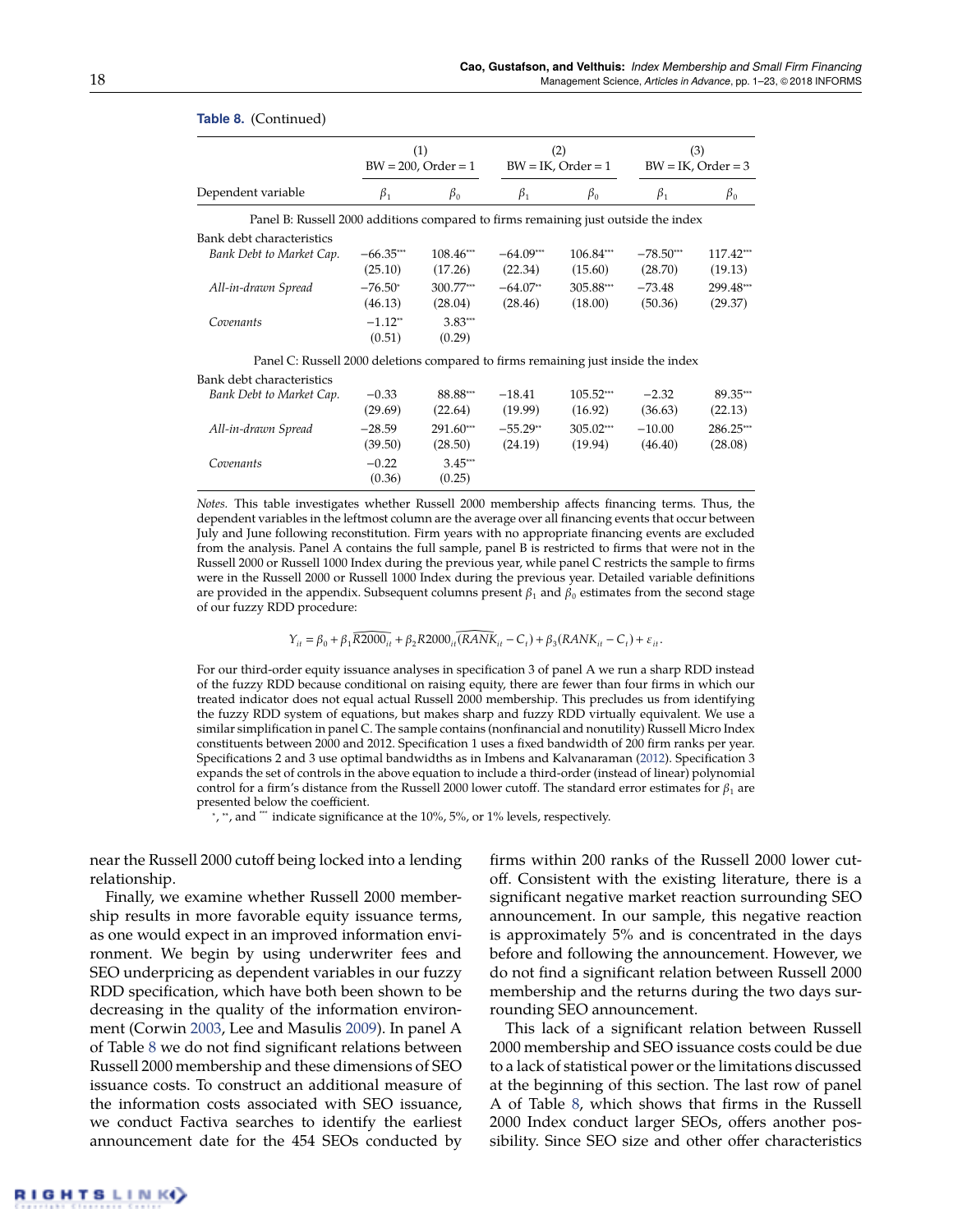are simultaneously determined, we cannot identify the direct effect of Russell 2000 membership on any single SEO characteristic—it could be that index membership directly reduces SEO issuance costs, but firms adjust other SEO characteristics in a manner that effectively undoes this cost reduction. Thus, the evidence in this section should be interpreted descriptively.

## **7. Conclusion**

We exploit quasirandom variation in Russell 2000 Index assignment to show that index membership is an important determinant of the financing process for small public firms. Our results suggest that Russell 2000 members initiate significantly fewer bank loans and conduct significantly more SEOs compared to similar firms outside the index.

We also provide circumstantial evidence regarding why Russell 2000 membership has these effects on financing policy. Our evidence is most consistent with an information channel whereby Russell 2000 membership reduces financing frictions because it increases investor awareness, thus improving the information environment. For example, Russell 2000 members change their financing behavior following index additions, but not following deletions, and we observe the same pattern with respect to changes in the information environment—liquidity and analyst coverage increase following index addition but do not change following deletions. Overall, our findings indicate that small public firms face significant financing frictions and suggest that the recent increase in smallcap index investing has resulted in new consequences to index membership.

## **Acknowledgments**

The authors are grateful to Tor-Erik Bakke, Audra Boone, Yen-Cheng Chang, Laura Field, Peter Iliev, Ivan Ivanov, Stephen Karolyi, Inessa Liskovich, Sebastien Michenaud, and Johan Sulaemon, as well as conference participants at the 2014 European Finance Association Annual Meeting and the 2014 Northern Finance Association Conference for their comments. The authors give special thanks to Amit Seru (the department editor), an associate editor, and two anonymous referees, whose comments have greatly improved the quality of the paper. Finally, the authors thank Russell Investments for providing data used in this study.

| Variable                                  | Definition (source)                                                                                                                                                                                                                                                                                                                                                                                                                                                                                                                                                                                                                                                                                                                                                                                                                           |
|-------------------------------------------|-----------------------------------------------------------------------------------------------------------------------------------------------------------------------------------------------------------------------------------------------------------------------------------------------------------------------------------------------------------------------------------------------------------------------------------------------------------------------------------------------------------------------------------------------------------------------------------------------------------------------------------------------------------------------------------------------------------------------------------------------------------------------------------------------------------------------------------------------|
| Firm characteristics                      |                                                                                                                                                                                                                                                                                                                                                                                                                                                                                                                                                                                                                                                                                                                                                                                                                                               |
| Russell Index membership                  | Russell Index membership as indicated by the first updated monthly constituent list after<br>every reconstitution. Typically, the list is updated by the end of June, however in some<br>years July is the first updated list. (Russell Indexes)                                                                                                                                                                                                                                                                                                                                                                                                                                                                                                                                                                                              |
| Market Cap (\$Mln)                        | In millions of dollars as of the last trading day in May. Computed as the sum of<br>$r *$ shrout $*$ prc over all share classes, where $r$ is the best most recent ratio of Compustat's<br>shares outstanding $cs$ hoq to CRSP's shares outstanding $shrout$ . The best ratio $r$ is the<br>lowest ratio greater than 1 as measured as of the latest report date or the latest earnings<br>release date (rdq). When the earnings release date is not available, we follow Chang et al.<br>(2015) and use varying rules regarding filing delays over the years. Share classes are<br>identified based on permno identifiers, while firms are identified based on gvkeys.<br>Gvkeys are merged using the CRSP/Compustat Merged Database (CCM), <sup>a</sup> and are<br>forward- and back-filled to ensure a continuous match. (CRSP, Compustat) |
| Total Assets (\$Mln)                      | Total assets (atq) in millions of dollars, as of December. (Compustat)                                                                                                                                                                                                                                                                                                                                                                                                                                                                                                                                                                                                                                                                                                                                                                        |
| Market to Book Equity (%)                 | Market capitalization (prccq * cshoq) divided by book value of common equity (ceqq),<br>expressed as a percentage. This variable is winsorized at 1% and observations with<br>negative book equity are ignored. (Compustat)                                                                                                                                                                                                                                                                                                                                                                                                                                                                                                                                                                                                                   |
| Leverage (%)                              | Long-term liabilities (dlttq) over total assets (atq), expressed as a percentage and<br>winsorized at 1%. (Compustat)                                                                                                                                                                                                                                                                                                                                                                                                                                                                                                                                                                                                                                                                                                                         |
| Capital Expenditures/<br>Total Assets (%) | Sum of quarterly changes in capital expenditures (capxy) over the past four quarters scaled<br>by beginning of period total assets (atq), expressed as a percentage and winsorized at<br>1%. Missing values are set to zero. (Compustat)                                                                                                                                                                                                                                                                                                                                                                                                                                                                                                                                                                                                      |
| Cash $(\% )$                              | Cash and equivalents (cheq) divided by total assets (atq) to reconstitution, expressed as a<br>percentage and winsorized at 1%. (Compustat)                                                                                                                                                                                                                                                                                                                                                                                                                                                                                                                                                                                                                                                                                                   |
| Credit Rating Indicator                   | Equals 1 for firms with credit ratings and 0 otherwise. (Compustat)                                                                                                                                                                                                                                                                                                                                                                                                                                                                                                                                                                                                                                                                                                                                                                           |
| Market quality measures                   |                                                                                                                                                                                                                                                                                                                                                                                                                                                                                                                                                                                                                                                                                                                                                                                                                                               |
| Returns $(\%)$                            | Compounded monthly returns expressed as a percentage, including delisting returns<br>when available. (CRSP)                                                                                                                                                                                                                                                                                                                                                                                                                                                                                                                                                                                                                                                                                                                                   |
| Abnormal Returns (%)                      | Fama-French three-factor model adjusted returns, expressed as a percentage. The factor<br>model exposures are obtained on a rolling basis using daily data during the year prior to<br>each month. (Kenneth French's website, <sup>b</sup> CRSP)                                                                                                                                                                                                                                                                                                                                                                                                                                                                                                                                                                                              |

### **Appendix. Variable Definitions**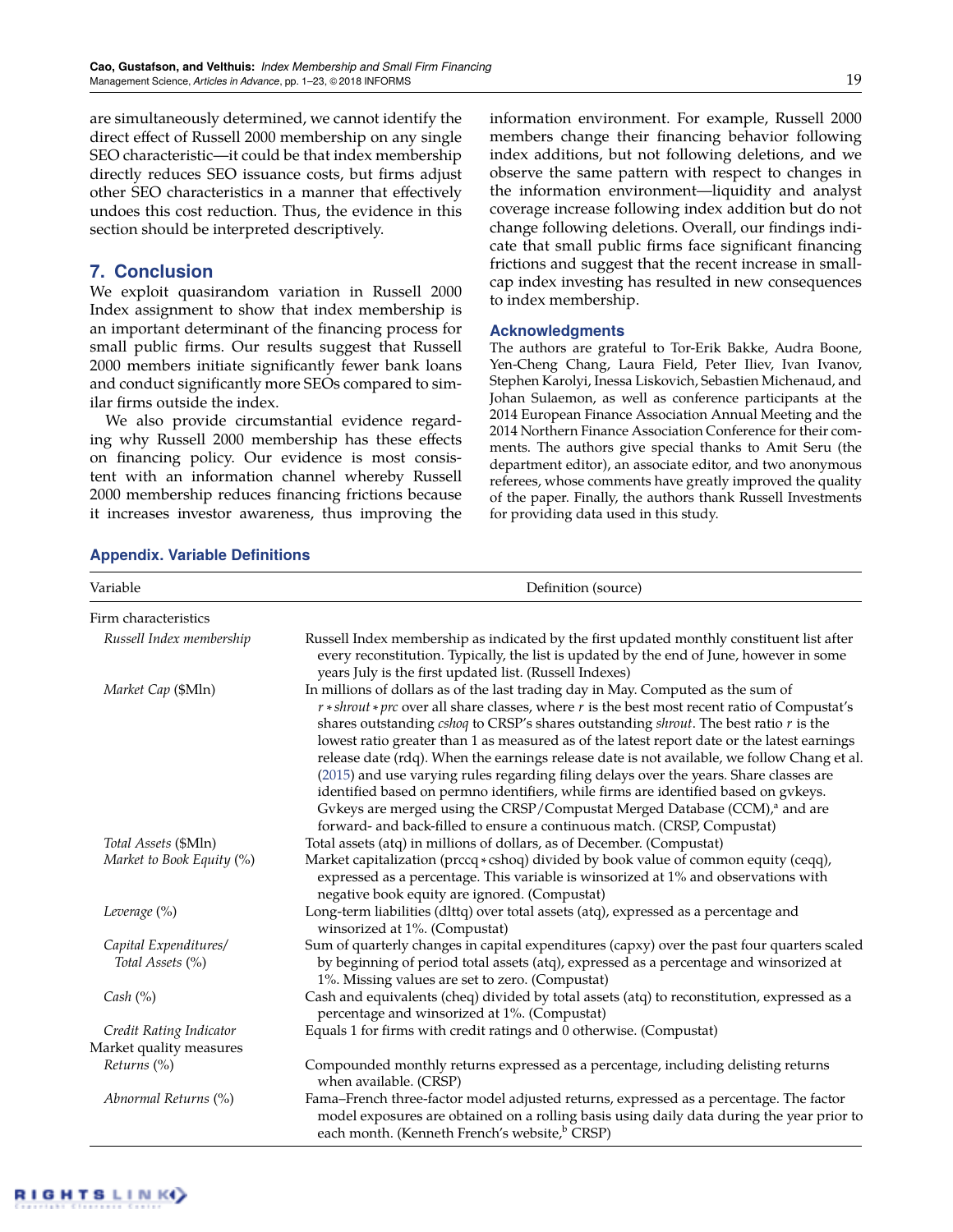## **Appendix. (Continued)**

| Variable                                                             | Definition (source)                                                                                                                                                                                                                                                                                                                                                                                                                                               |
|----------------------------------------------------------------------|-------------------------------------------------------------------------------------------------------------------------------------------------------------------------------------------------------------------------------------------------------------------------------------------------------------------------------------------------------------------------------------------------------------------------------------------------------------------|
| Standard Deviation of<br>Returns (%)                                 | Standard deviation of daily returns, computed using daily returns data and expressed as a<br>percentage. (CRSP)                                                                                                                                                                                                                                                                                                                                                   |
| Bid-ask Spread (%)                                                   | Average bid-ask spread as a percentage of price using daily data, expressed as a<br>percentage and winsorized at 1%. (CRSP)                                                                                                                                                                                                                                                                                                                                       |
| Inelasticity                                                         | The Gao and Ritter (2010) demand inelasticity measure, which is computed as the<br>logarithm of the sum of absolute daily returns divided by share turnover, where<br>NASDAQ volume is corrected pre-2004. (CRSP)                                                                                                                                                                                                                                                 |
| Financing variables                                                  |                                                                                                                                                                                                                                                                                                                                                                                                                                                                   |
| <b>Bank Debt Count</b>                                               | Total number of bank loan facilities initiated. Missing values are set to zero. (Dealscan,<br>Roberts' linking table, <sup>c</sup> CCM)                                                                                                                                                                                                                                                                                                                           |
| Bank Debt to Market Cap. (%)                                         | Proceeds from bank loans facilities initiated scaled by market cap in May prior to the<br>beginning of the period, expressed as a percentage and winsorized at 1%. Missing values<br>are set to zero. (Dealscan, CSRP, Roberts' linking table, CCM)                                                                                                                                                                                                               |
| <b>Public Equity Count</b>                                           | The number of public SEOs conducted. We consider stock offerings of registered shares<br>public (SDC DealType "C" and registered direct shelf sales or confidentially marketed<br>public offering in PlacementTracker). Missing values are set to zero. (SDC,<br>PlacementTracker, Roberts' linking table, CCM)                                                                                                                                                   |
| Public Equity to Market<br>Cap. (%)                                  | Proceeds from public SEOs scaled by market cap in May prior to the beginning of the<br>period, expressed as a percentage and winsorized at 1%. Missing values are set to zero.<br>We consider stock offerings of registered shares public (SDC DealType "C" and<br>registered direct shelf sales or confidentially marketed public offering in<br>PlacementTracker). (SDC, PlacementTracker, CRSP). <sup>d</sup> (Dealscan, CSRP, Roberts' linking<br>table, CCM) |
| Nonbank Debt Count                                                   | The number of public, Rule 144-A, or private debt placements conducted. Missing values<br>are set to zero. (Dealscan, Roberts' linking table, CCM)                                                                                                                                                                                                                                                                                                                |
| Nonbank Debt to Market<br>Cap. (%)                                   | Proceeds from public, Rule 144-A, or private debt placements, expressed as a percentage<br>and winsorized at 1%. Missing values are set to zero. (Dealscan, CSRP, Roberts' linking<br>table, CCM)                                                                                                                                                                                                                                                                 |
| PIPE Count                                                           | The number of PIPEs initiated. Missing values are set to zero. (SDC, PlacementTracker,<br>Roberts' linking table, CCM)                                                                                                                                                                                                                                                                                                                                            |
| PIPE to Market Cap. (%)                                              | Proceeds from PIPEs, expressed as a percentage and winsorized at 1%. Missing values are<br>set to zero. (SDC, PlacementTracker, CRSP)                                                                                                                                                                                                                                                                                                                             |
| Other Equity/Conv. Debt<br>Count                                     | The number of other equity/convertible debt offerings conducted. (SDC,<br>PlacementTracker, Roberts' linking table, CCM)                                                                                                                                                                                                                                                                                                                                          |
| Other Equity/Conv. Debt to<br>Market Cap. (%)                        | Proceeds from other equity/convertible debt offerings conducted, expressed as a<br>percentage and winsorized at 1%. Missing values are set to zero. (SDC,<br>PlacementTracker, CRSP, Roberts' linking table, CCM)                                                                                                                                                                                                                                                 |
| Ownership variables                                                  |                                                                                                                                                                                                                                                                                                                                                                                                                                                                   |
| Percentage Institutional<br>Ownership (%)<br>Number of Institutional | Percentage of shares held by institutions, computed as the sum of shares held by 13F filers<br>over shares outstanding and expressed as a percentage. (Thomson Reuters, CRSP)<br>Number of unique management companies holding the stock. (Thomson Reuters)                                                                                                                                                                                                       |
| Owners<br>Analyst coverage variables                                 |                                                                                                                                                                                                                                                                                                                                                                                                                                                                   |
| Log Analysts                                                         | Log of one plus the number of unique analysts that issued a forecast regarding a firm's                                                                                                                                                                                                                                                                                                                                                                           |
|                                                                      | annual/semiannual/quarterly earnings estimate. Firms with no analyst coverage and<br>forecasts provided after the fiscal period end date or before the fiscal period under<br>consideration are ignored. (I/B/E/S Detailed EPS U.S. file)                                                                                                                                                                                                                         |
| Log Forecasts                                                        | Log of one plus the number of earnings forecasts that are issued by analysts regarding a<br>firm's annual/semiannual/quarterly earnings. Firms with no analyst coverage and<br>forecasts provided after the fiscal period end date or before the fiscal period under<br>consideration are ignored. (I/B/E/S Detailed EPS U.S. file)                                                                                                                               |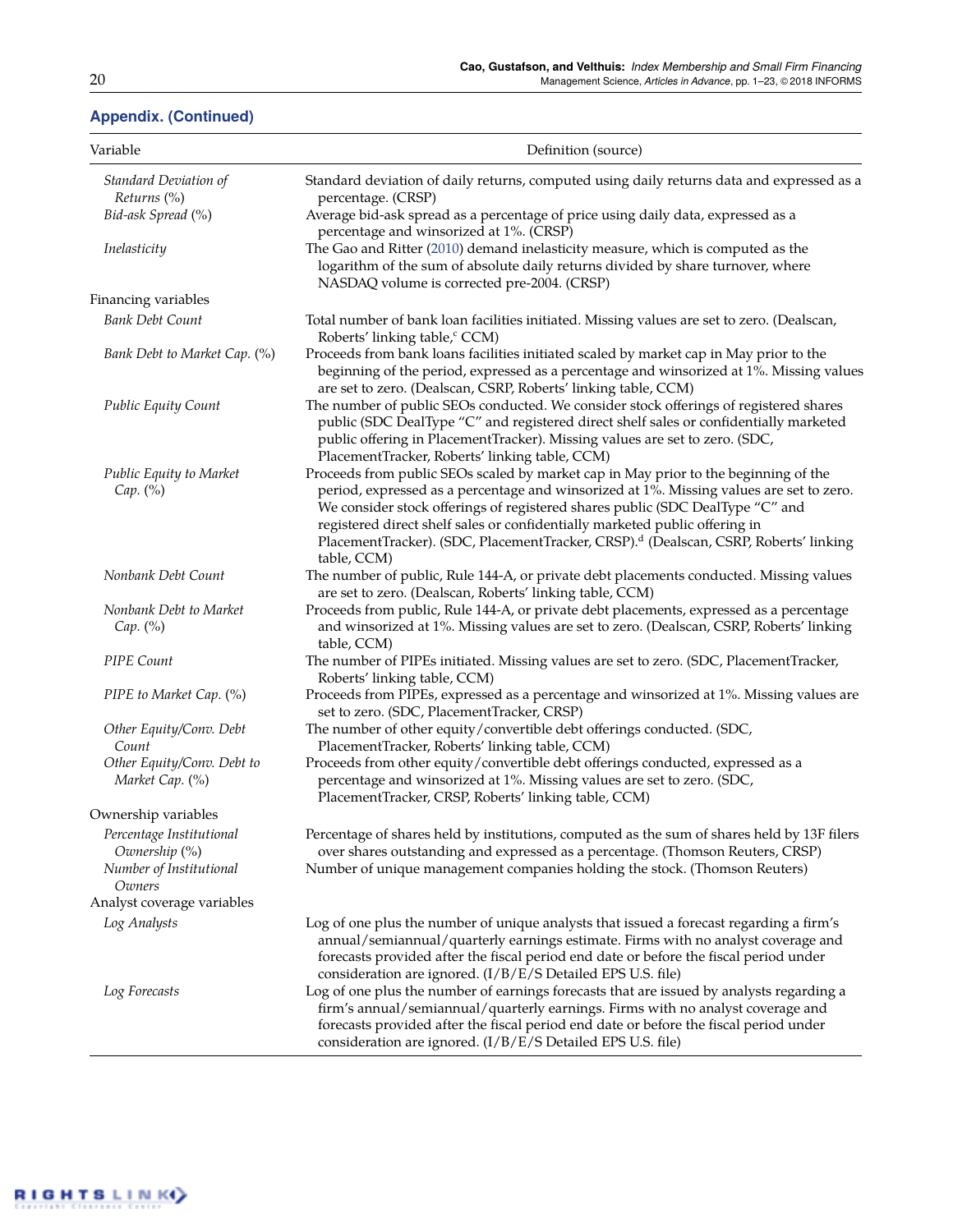#### **Appendix. (Continued)**

| Variable                  | Definition (source)                                                                                                                                                                                                                                                                                                                                                                                                                                                                                                                                                                                                                                                                                           |
|---------------------------|---------------------------------------------------------------------------------------------------------------------------------------------------------------------------------------------------------------------------------------------------------------------------------------------------------------------------------------------------------------------------------------------------------------------------------------------------------------------------------------------------------------------------------------------------------------------------------------------------------------------------------------------------------------------------------------------------------------|
| Financing terms variables |                                                                                                                                                                                                                                                                                                                                                                                                                                                                                                                                                                                                                                                                                                               |
| All-in-drawn Spread (bp)  | Annual average spread over LIBOR on all loans taken out. When multiple loans are initiated<br>by a firm during the time period, a weighted average is computed using the loan proceeds<br>as weights. (Dealscan, Roberts' linking table, CCM)                                                                                                                                                                                                                                                                                                                                                                                                                                                                 |
| Covenants                 | When reported by DealScan, the number of financial, capital expenditure, and net worth<br>covenants. If DealScan covenants is missing, which occurs approximately 32% of the time,<br>equals the number of financial, capital expenditure, and net worth covenants according to<br>our hand collection from the loan agreement. The 45 loans with missing Dealscan covenant<br>data for which we cannot find reliable contracts are dropped (although results are similar<br>assigning zero covenants). When multiple loans are initiated by a firm during the time<br>period, a weighted average is computed using the loan proceeds as weights. (Hand<br>collection, Dealscan, Roberts' linking table, CCM) |
| Maturity (months)         | The average duration in months of loans initiated. When multiple loans are initiated by a firm<br>during the time period, a weighted average is computed using the loan proceeds as<br>weights. (Dealscan, Roberts' linking table, CCM)                                                                                                                                                                                                                                                                                                                                                                                                                                                                       |
| Lead Switches (%)         | Indicator that is one for firms with lead arrangers that are all different from the firm's most<br>recent loan, expressed as a percentage. When multiple loans are initiated by a firm during<br>the time period, a weighted average is computed using the loan proceeds as weights.<br>(Dealscan, Roberts' linking table, CCM)                                                                                                                                                                                                                                                                                                                                                                               |
| One Lead (%)              | Indicator that is one for firms that have loans with one lead arranger. , expressed as a<br>percentage. When multiple loans are initiated by a firm during the time period, a weighted<br>average is computed using the loan proceeds as weights. (Dealscan, Roberts' linking<br>table, CCM)                                                                                                                                                                                                                                                                                                                                                                                                                  |
| Underpricing (%)          | Percentage increase from the offer price to the closing price on the offer day, expressed as a<br>percentage. (Dealscan, CRSP)                                                                                                                                                                                                                                                                                                                                                                                                                                                                                                                                                                                |
| Gross Spread (%)          | Underwriting discount as a percentage of the offer price. (Dealscan, CRSP)                                                                                                                                                                                                                                                                                                                                                                                                                                                                                                                                                                                                                                    |
| SEO Announcement Ret.     | The two-day compounded market adjusted returns ending one day after SEO announcement,<br>which we obtain from a combination of Factiva, SDC, and EDGAR, expressed as a<br>percentage and winsorized at 1%. (SDC, hand collection, CRSP)                                                                                                                                                                                                                                                                                                                                                                                                                                                                       |

<sup>a</sup>http://www.crsp.com/products/research-products/crspcompustat-merged-database (last accessed May 21, 2018). <sup>b</sup>http://mba.tuck.dartmouth.edu/pages/faculty/ken.french/data\_library.html (last accessed May 21, 2018).

<sup>c</sup>Roberts' linking table refers to the Dealscan/Compustat linking file used in Chava and Roberts (2008), which has been updated through 2012 in the Wharton Research Data Services (WRDS) Thomson Reuters database.

<sup>d</sup>We remove duplicate observations between the PlacementTracker and SDC databases by excluding multiple equity (or convertible bond) offerings by the same issuer that are within four days and \$1 million in proceeds.

#### **Endnotes**

**<sup>1</sup>**Chen et al. (2004) find that S&P 500 membership has no effect on equity issuance behavior.

**<sup>2</sup>** See Shleifer (1986), Harris and Gurel (1986), Chen et al. (2004), Biktimirov et al. (2004), and Chang et al. (2015) for examples of how stock prices increase following changes in index status.

**<sup>3</sup>** See, for example, Houston and James (1996), Pagano et al. (1998), Santos and Winton (2008), Hale and Santos (2009), Schenone (2010), and Gopalan et al. (2011).

**<sup>4</sup>**Passive institutions monitor because they are long-term shareholders that care about the absolute return on their portfolio. Several pieces of anecdotal evidence support this argument. Glenn Booraem, the controller of Vanguard, released a Vanguard commentary entitled "Passive Investors, Not Passive Owners" (https://personal.vanguard .com/us/insights/article/proxy-commentary-042013). Rakhi Kumar, head of corporate governance at State Street Global Advisors, expressed similar views in the *Financial Times* on April 6, 2014, in an article titled "Passive Investment, Active Ownership" (https://www .ft.com/content/7c5f8d60-ba91-11e3-b391-00144feabdc0), as did David Booth, chairman and cofounder of Dimensional Fund Advisors, in a March 16, 2013, *New York Times* article entitled "Challenging Management (but Not the Market)" (https://www.nytimes.com/ 2013/03/17/your-money/david-booth-of-dfa-using-the-chicago -schools-theory.html).

**<sup>5</sup>** See "FTSE Russell Posts Preliminary U.S. Index Additions and Deletions as Part of Annual Russell Reconstitution" posted by *Business Wire* on June 12, 2015 (http://www.businesswire.com/news/home/ 20150612005950/en/FTSE-Russell-Posts-Preliminary-U.S.-Index-Additions).

**<sup>6</sup>** See "Russell Rebalancing: The Day Every Investor 'Needs to Think Like a Trader'," published by the *Wall Street Journal* online on June 26, 2015 (https://blogs.wsj.com/moneybeat/2015/06/26/russell -rebalancing-the-day-every-investor-needs-to-think-like-a-trader/).

**<sup>7</sup>**This assumption has also been shown to be violated in other ways for samples of large firms, such as (1) Standard & Poor's choosing stocks based on factors such as market representativeness and liquidity, (2) S&P 500 inclusion being associated with higher earnings (Denis et al. 2003), and (3) Chen et al. (2016) and Kasch and Sarkar (2014) showing that loadings on asset pricing factors change surrounding S&P 500 additions.

**<sup>8</sup>**To compute total market capitalization, Russell combines all shares outstanding, including common stock, nonrestricted exchangeable shares, and partnership units. The price is determined by the firm's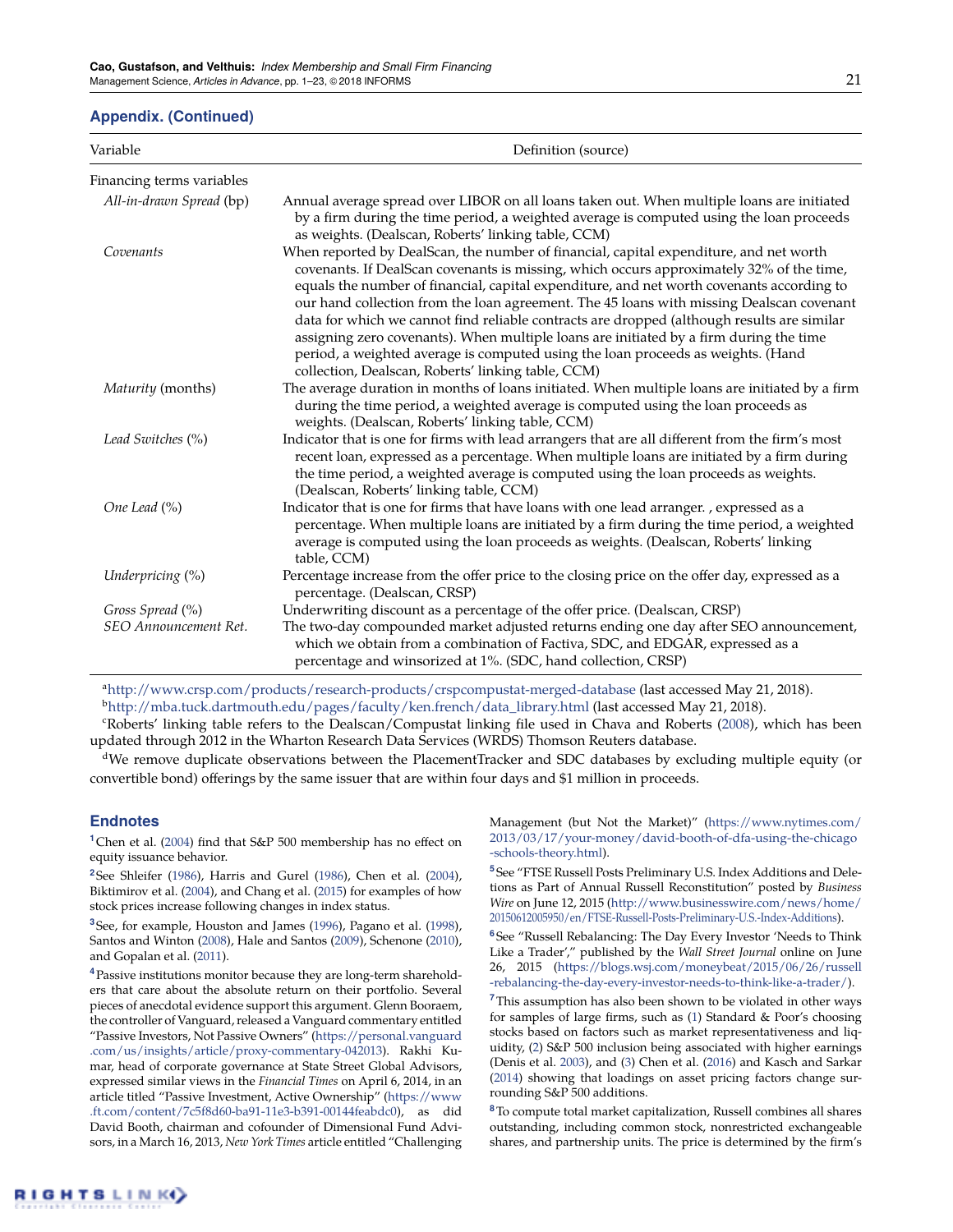primary trading vehicle, which is selected based on a liquidity measure. Certain exclusion criteria apply, such as a stock price below \$1, stocks traded over the counter, closed-end mutual funds, ADRs, REITs, and stocks with a market cap under \$30 million.

**<sup>9</sup>**The reason for this is that a firm at the cutoff has a rank of 3,000, so  $\beta_2$  and  $\beta_3$  have no effect on the predicted outcome. Thus, the estimated outcome for a hypothetical 3,000th ranked firm just outside the Russell 2000 is  $\beta_0$  and the estimated outcome for the 3,000th ranked firm that is just inside the index is  $\beta_0 + \beta_1$ .

**<sup>10</sup>**We approximate Russell's May 31 market capitalization measure using CRSP and Compustat data. We use shares outstanding and prices from CRSP to compute firms' total market cap in May and multiply this by the ratio of shares outstanding from Compustat (cshoq) to the total shares outstanding from CRSP, which we compute as the lower of (1) the shares ratio as of the report date, or (2) the shares ratio as of the earnings release date, where ratios smaller than one are set equal to 1. Stock splits between the report date and the earnings release date are appropriately adjusted for. This method attempts to incorporate both the higher reporting frequency by CRSP and the inclusion of nonexchange-traded share classes by Compustat as well as accommodate delays in public knowledge of firms' accounting data due to publication lags.

**<sup>11</sup>**https://www.ftserussell.com/research-insights/russell-reconstitution/ market-capitalization-ranges (accessed October 2014).

**<sup>12</sup>**We employ a more recent sample than studies at the upper Russell 2000 cutoff because Russell does not introduce a banding procedure in 2007 that invalidates RDD at the lower cutoff. See section 6.10.3 on p. 23 of the following document: http://www.ftse.com/products/ downloads/Russell-US-indexes.pdf?42 (last accessed May 21, 2018).

**<sup>13</sup>**Results are similar using the data-driven nonparametric optimal bandwidth procedure proposed by Calonico et al. (2014), or the cross-validation technique discussed in Ludwig and Miller (2007).

**<sup>14</sup>**We use an updated version of the linking file in Chava and Roberts (2008) to merge Dealscan with Compustat.

**<sup>15</sup>**Unreported tests further show that the significant transition away from bank financing toward SEO issuance is not sensitive to the number of firms included in the sample. Specifically, the estimated reduction in bank borrowing is similar in magnitude and statistically significant at the 10% level or better for all bandwidths between 90 and 300, while the increase in SEO issuance is statistically significant for all bandwidths between 40 and 300.

**<sup>16</sup>**We use data over the previous year and estimate the Fama–French three factor on a rolling basis.

**<sup>17</sup>**There are 715 loan packages initiated by firms within 200 ranks of the Russell 2000 lower cutoff during our sample period. According to DealScan, 231 or 32% of these packages have no financial, capital expenditure, or net worth covenants. We locate loan agreements for all but 45 of these loan contracts with missing covenant data to determine the total number of financial, capital expenditure, and net worth covenants. We find that 145 of the 186 loan contracts with zero reported DealScan covenants actually have covenants.

#### **References**

- Alti A, Sulaeman J (2012) When do high stock returns trigger equity issues? *J. Financial Econom.* 103(1):61–87.
- Appel I, Gormley TA, Keim DB (2016) Passive investors, not passive owners. *J. Financial Econom.* 121(1):111–141.
- Beneish MD, Whaley RE (1996) An anatomy of the "S&P game": The effects of changing the rules. *J. Finance* 51(5):1909–1930.
- Biktimirov EN, Cowan AR, Jordan BD (2004) Do demand curves for small stocks slope down? *J. Financial Res.* 27(2):161–178.
- Bird A, Karolyi SA (2016) Do institutional investors demand public disclosure? *Rev. Financial Stud.* 29(12):3245–3277.
- Boone A, White J (2015) The effect of institutional ownership on firm transparency and information production. *J. Financial Econom.* 117(3):508–533.
- Calonico S, Cattaneo M, Titiunik R (2014) Robust nonparametric confidence intervals for regression-discontinuity designs. *Econometrica* 82(6):2295–2326.
- Chan LK, Lakonishok J (1997) Institutional equity trading costs: NYSE versus Nasdaq. *J. Finance* 52(2):713–735.
- Chang Y-C, Hong H, Liskovich I (2015) Regression discontinuity and the price effects of stock market indexing. *Rev. Financial Stud.* 28(1):212–246.
- Chava S, Roberts M (2008) How does financing impact investment? The role of debt covenants. *J. Finance* 63(5):2085–2121.
- Chemmanur T, Yan A (2009) Product market advertising and new equity issues. *J. Financial Econom.* 92(1):40–65.
- Chen H, Noronha G, Singal V (2004) The price response to S&P 500 index additions and deletions: Evidence of asymmetry and a new explanation. *J. Finance* 59(4):1901–1930.
- Chen H, Singal V, Whitelaw RF (2016) Comovement revisited. *J. Financial Econom.* 121(3):624–644.
- Chen X, Harford J, Li K (2007) Monitoring: Which institutions matter? *J. Financial Econom.* 86(2):279–305.
- Corwin SA (2003) The determinants of underpricing for seasoned equity offers. *J. Finance* 58(5):2249–2279.
- Crane AD, Michenaud S, Weston JP (2016) The effect of institutional ownership on payout policy: Evidence from index thresholds. *Rev. Financial Stud.* 29(6):1377–1408.
- D'Avolio G (2002) The market for borrowing stock. *J. Financial Econom.* 66(3):271–306.
- Denis D, Mcconnell J, Ovtchinnikov V, Yu Y (2003) S&P 500 index additions and earnings expectations. *J. Finance* 58(5):1821–1840.
- Diamond DW (1991) Monitoring and reputation: The choice between bank loans and directly placed debt. *J. Political Econom.* 99(4): 689–721.
- Faulkender MW, Petersen MA (2006) Does the source of capital affect capital. *Rev. Financial Stud.* 19(1):45–79.
- Gao X, Ritter JR (2010) The marketing of seasoned equity offerings. *J. Financial Econom.* 97(1):33–52.
- Gomes A, Phillips G (2012) Why do public firms issue private and public securities? *J. Financial Intermediation* 21(4):619–658.
- Gompers P, Metrick A (2001) Institutional investors and equity prices. *Quart. J. Econom.* 116(1):229–259.

Gopalan R, Udell GF, Yerramilli V (2011) Why do firms form new banking relationships? *J. Financial Quant. Anal.* 46(5):1335–1365.

- Grullon G, Kanatas G, Weston JP (2004) Advertising, breadth of ownership, and liquidity. *Rev. Financial Stud.* 17(2):439–461.
- Hale G, Santos JA (2009) Do banks price their information monopoly? *J. Financial Econom.* 93(2):185–206.
- Harris L, Gurel E (1986) Price and volume effects associated with changes in the S&P 500 list: New evidence for the existince of price pressures. *J. Finance* 41(4):815–829.
- Hedge S, McDermott J (2003) The liquidity effects of revisions to the S&P 500 index: An empirical analysis. *J. Financial Markets* 6(3): 413–459.
- Houston JF, James CM (1996) Bank information monopolies and the mix of private and public debt claims. *J. Finance* 51(5):1863–1899.
- Imbens G, Kalvanaraman K (2012) Optimal bandwidth choice for the regression discontinuity estimator. *Rev. Econom. Stud.* 79(3): 933–959.
- Jensen MC (1986) Agency costs of free cash flow, corporate finance, and takeovers. *Amer. Econom. Rev.* 76(2):323–329.
- Johnson WC, Karpoff JM, Yi S (2015) The bonding hypothesis of takeover defenses: Evidence from IPO firms. *J. Financial Econom.* 117(2):307–332.
- Kasch M, Sarkar A (2014) Is there an S&P 500 index effect? Working paper, University of Mannheim, Mannheim, Germany.
- Keim DB, Madhavan A (1997) Transactions costs and investment style: An inter-exchange analysis of institutional equity trades. *J. Financial Econom.* 46(3):265–292.
- Lee DS, Lemieux T (2010) Regression discontinuity designs in economics. *J. Econom. Literature* 48(2):281–355.
- Lee G, Masulis RW (2009) Seasoned equity offerings: Quality of accounting information and expected flotation costs. *J. Financial Econom.* 92(3):443–469.